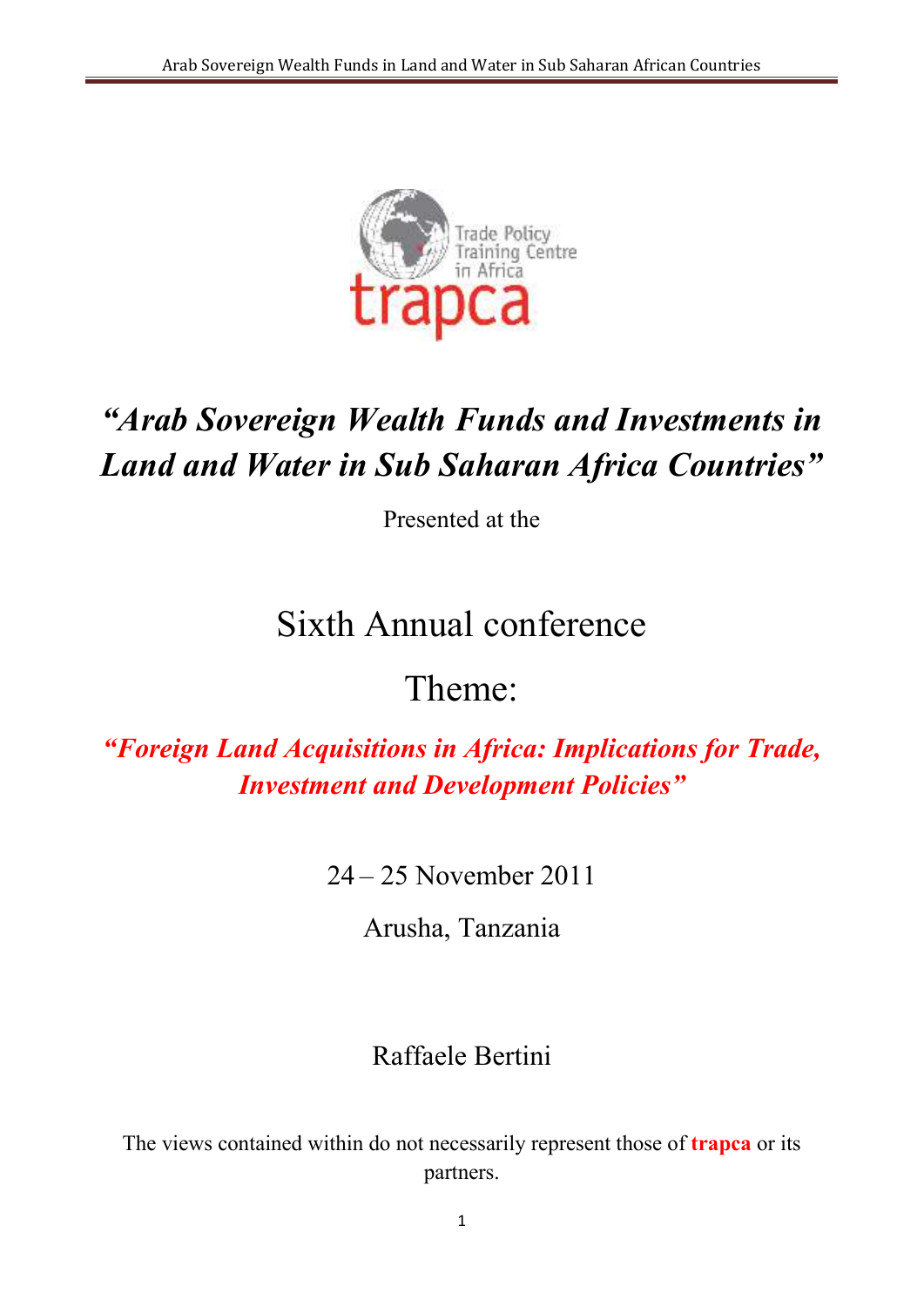# *"Arab Sovereign Wealth Funds and Investments in Land and Water in Sub Saharan Africa Countries"*

Raffaele Bertini $<sup>1</sup>$ </sup>

*Università degli Studi di Firenze* 

#### Abstract

*One important phenomenon that characterizes the international economic scenario and especially the Least Developed countries as Sub Saharan African countries is the acquisition of land and water resources by domestic and foreign investors in the last years. Especially during last years of international economic and financial crisis and after the increase in food and cash crops in 2007- 2008, lots of investments in land and water flowed and continue to flow towards rich land and water resources' countries. At the same time, rising international oil prices drive many Arab oil rich countries to establish or invest more resources in their Sovereign Wealth Funds. These countries show particular characteristics in their agriculture sector as water and arable land scarcity. This paper aims at analyzing the reasons of the investments' flows towards land and water made in order to fulfill the demand of these resources of their countries' people. Many GCCs and other ME/A countries in fact do not own enough arable land and water resources and investing in these sectors abroad should represent a new opportunity to solve scarcity problem in these fields. Moreover, the paper presents an overview of the condition of water in SSA countries. Political and economical reasons create the space of maneuver for increasing investments flows towards Sub Saharan African countries. Moreover, this paper aims at analyzing the reasons of the investments' flow towards land and water made in order to fulfill the demand of these resources in Arab countries. Given the scarcity of data, the main aim of this paper is the analysis of the possible links between Sovereign Wealth Funds in Arab Countries and the acquisitions of land and water resources in Sub Saharan African Countries through different analytical analysis and the implementation of a probability model.* 

<u>.</u>

<sup>&</sup>lt;sup>1</sup> PhD Student on Politics and Economics of Developing Countries with Economics Sciences at Florence University of Studies" . I Thank Professor G. Giovannetti for her support and competent advice during the paper elaboration.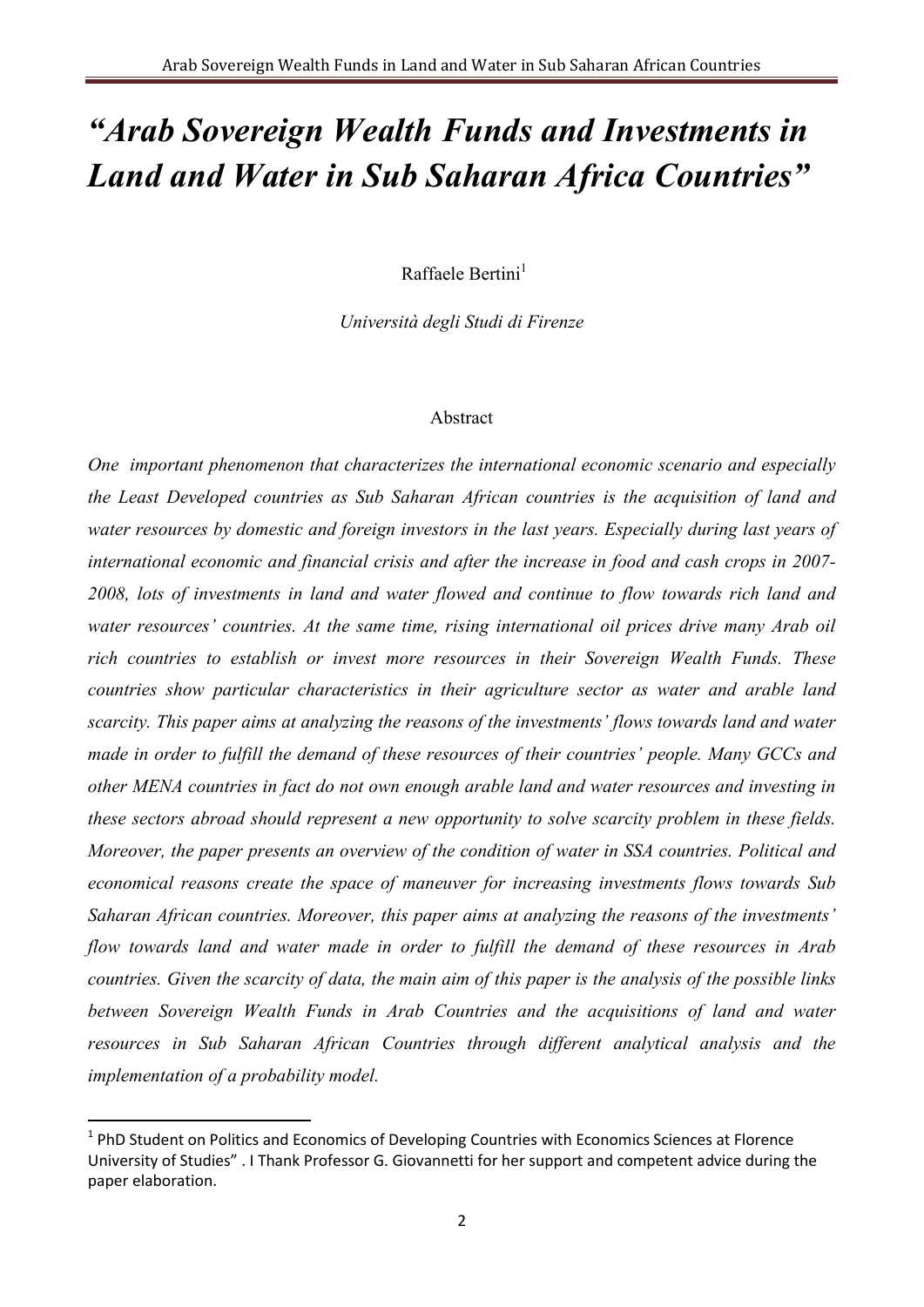### **Index**

| 1.                                                                            |
|-------------------------------------------------------------------------------|
| 2. Sovereign Wealth Funds in Middle Eastern and North African Countries       |
| 2.1 General Definition and main characteristics of Sovereign Wealth Funds     |
|                                                                               |
| 3.1Land and Water Resources in Sub Saharan African countries11                |
|                                                                               |
| 4.1 Arab Sovereign Wealth Funds Investments in Sub Saharan Africa countries17 |
|                                                                               |
|                                                                               |
|                                                                               |
|                                                                               |
|                                                                               |
|                                                                               |

### **List of Tables and Pictures**

| Figures 1 and 2: Sovereign Wealth Funds by Funding Resources and by Region8                     |
|-------------------------------------------------------------------------------------------------|
| Figure 3: OPEC Countries Spot Prices* FOB Weighted by Estimated Export Volume (Dollars          |
| Figure 4: Percentage of arable land as total land in selected SSA countries in selected years13 |
|                                                                                                 |
| Figure 6: Proportions of renewable water resources withdraw as % of total available15           |
|                                                                                                 |
|                                                                                                 |
| Table 3: Investment in Land by Arab Public Authorities in Sub Saharan African countries18       |
| Figure 4: Estimation Results utilizing Investments' Dummy for Arab Countries as Dependent       |
| Figure 5: Estimation Results adding two variables for irrigation and                            |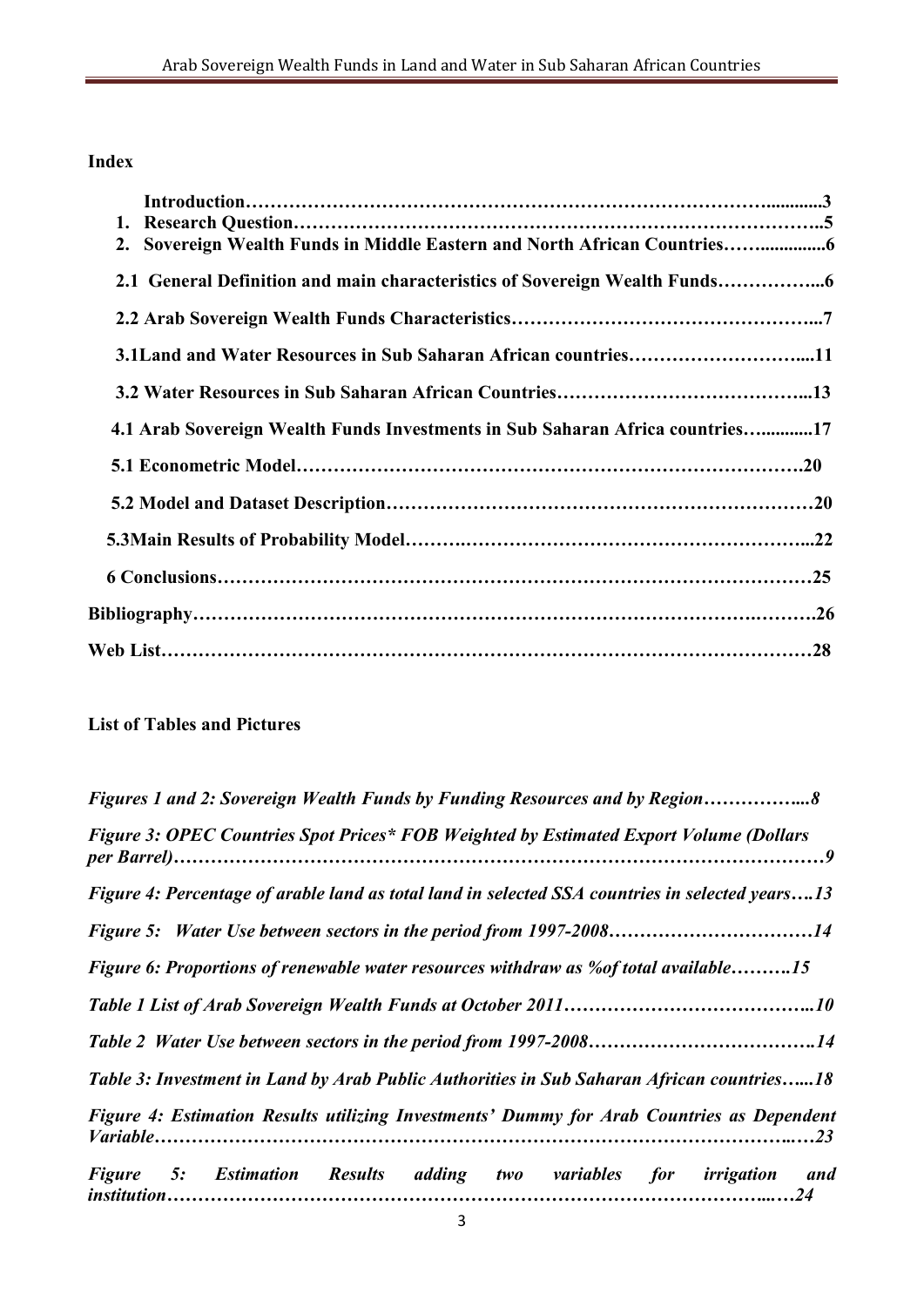#### **Introduction**

Sovereign Wealth Funds are a new player in international economic, financial and, for certain regards, political scenarios. These players are not "new" in strict sense- the first Sovereign Wealth Fund was established in 1953 in Kuwait -but they started to span all over the world and to invest in Developing and Least Developed countries during the last decade. Following the path established by Kuwaiti Sovereign Fund, other countries belonging to GCC group and others oil and natural gas rich countries such as Libya and Algeria established Sovereign Wealth Funds thanks to rising foreign resources derived by increasing natural resources' prices –see Table 1. Investments – through Sovereign Wealth Funds-, thanks to foreign reserves accumulated by these countries, traditionally flowed towards OECD countries but, especially after the international financial and economic crisis in 2008-2009, started to flow towards other kinds of investments such as land and water resources' acquisitions and therefore towards countries riches of these available resources such as Sub Saharan African countries. International Sovereign Wealth Funds are not a homogenous group and their wealth sources are different such as their destination countries even if for certain characteristics they are similar. Some of these financial organizations especially among Arab Middle Eastern and North African countries present similar characteristics from resources source till investment target countries. These countries, moreover, present the availability of oil and natural gas reserves, lack of arable land, lack of water sources and the need for food and water. A descriptive picture framework of these financial actors is presented in the first part of the paper in order to implement the following steps of the analysis.

Another important phenomenon, as well documented in press and literature that characterizes the international economic scenario and especially the Least Developed countries as Sub Saharan African countries is the acquisition of land and water resources by domestic and foreign investors. Especially during last years of international economic and financial crisis and after the increase in food and cash crops in 2007-2008, lots of investments in land and water flowed and continue to flow towards rich land and water resources' countries. This paper aims at analyzing the reasons of the investments' flow towards land and water made in order to fulfill the demand of these resources of their countries' people. Many GCCs and other MENA countries in fact do not own enough arable land and water resources and they invest in these sectors abroad. The second part of the paper presents an overview of the condition of water and arable land scarcity in these countries. Political and economical reasons create the space of maneuver for increasing investments flows towards Sub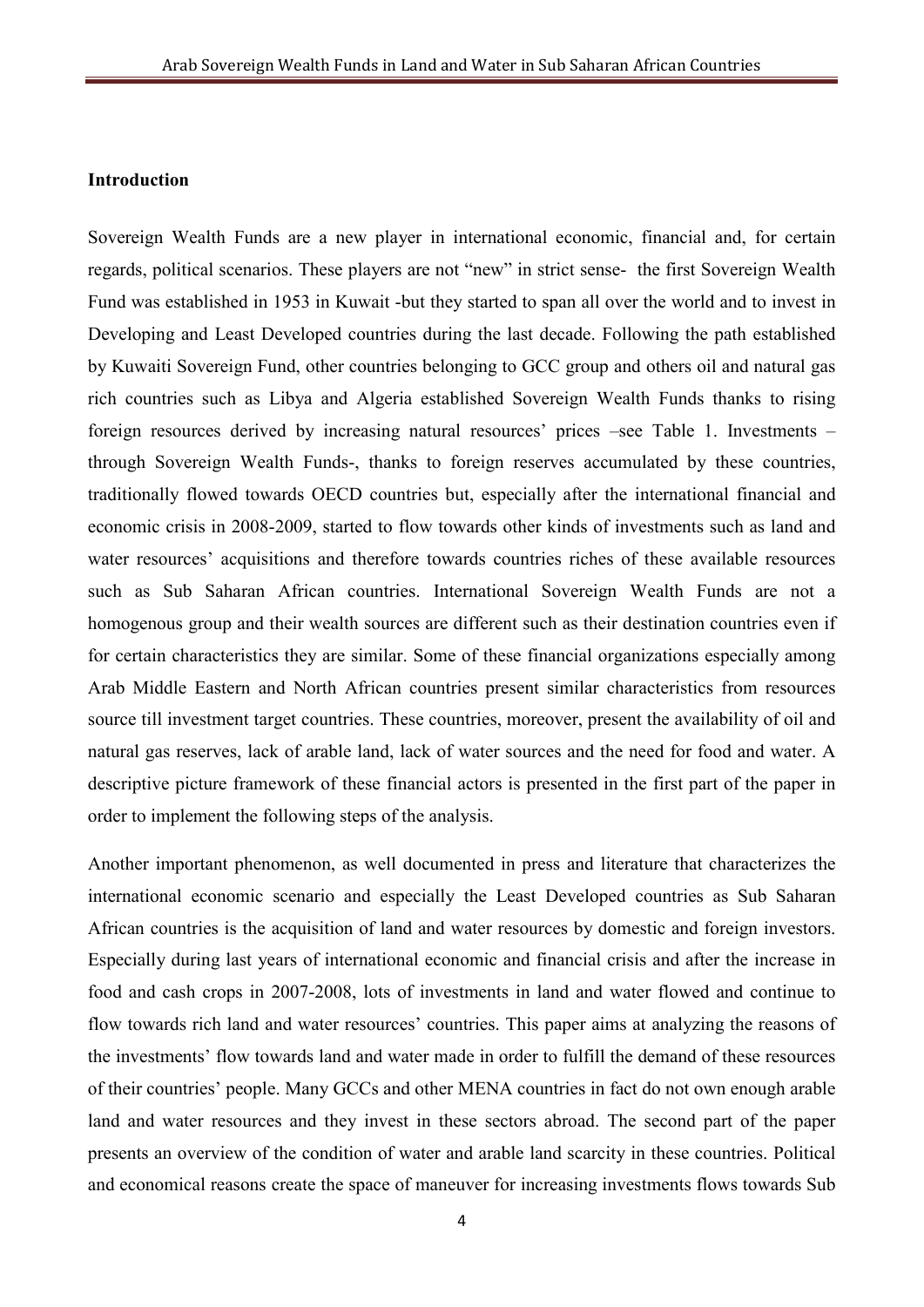Saharan African countries. This paper aims at analyzing the reasons of the investments' flow towards land and water made in order to fulfill the need of these resources in their countries.

Water management represents a relatively new issue in most of the MENA countries and in particular in the  $GCCs<sup>2</sup>$ . Major basins' administration<sup>3</sup>, scarcity of water for agricultural activities, growing urbanization, deterioration of water pipelines and increasing demand for renewable energy produced by water increase problems for the management of the scarce water resources in large part of Middle Eastern and North African countries<sup>4</sup>. Climate change and increasing desertification take out possible investments in this area in many countries and open the way to investing abroad in water-rich countries in order to exploit natural resources there. Agriculture production- crops and bio-fuels at the same time- is deeply related to water availability therefore investing decisions in water rich countries can be explained through the will to exploit these resources.

Moreover, investments in land have to take into consideration the particular conditions of agriculture where the production system is different compared to industrial and tertiary. These investments are particularly striking in the contest of land and resources abundant but, at the same time, poor and underdeveloped countries such as Sub Saharan African countries. Land acquisitions in these countries pose questions about the impact in these contests in terms of sustainability for environment, local agricultural systems and for poverty reduction policies. As debated in literature, in the contest of chronic lack of investments in agricultural in SSA countries, foreign investments should represent an opportunity for the development for their agricultural and economic systems<sup>5</sup>.

Given the conditions reported above, the interest of investors for the acquisition in land and water in the agricultural sector increased during the last years. According to recent literature, different motivations drive international investors and especially Sovereign Wealth Funds towards the land acquisitions in Sub Saharan African countries. Land scarceness in many countries, bio-fuels production for alternative energy production, food crops production for increasing food demand in Emerging countries and a high yield in intensive agricultural production compared to other kinds of investments and other political motivations led investment towards land and water rich countries. These acquisitions on land are based on a medium long period and this feature is a particular

<sup>&</sup>lt;sup>2</sup> P. Woodhouse, A.S. Ganho "Is Water the Hidden Agenda of Agricultural Land Acquisition in sub-Saharan Africa? "

 $3$  Agreements in the exploitation of Euphrat and Tigri between Turkey and the Arab Republic of Syria and Iraq, or the agreement for the exploitation of the Jordan River between Israel and Jordan. Other kinds of agreements have been signed and implemented in Asia and in Africa.

<sup>4</sup> NCB Capital, "GCC Agriculture: Bridging the Food Gap", March 2010.

<sup>&</sup>lt;sup>5</sup> L.Cotula, S. Vermeulen, R. Leonard and J. Keeley, "Land grab or development opportunity? Agricultural investment and international land deals in Africa",

FAO, IFAD, 2009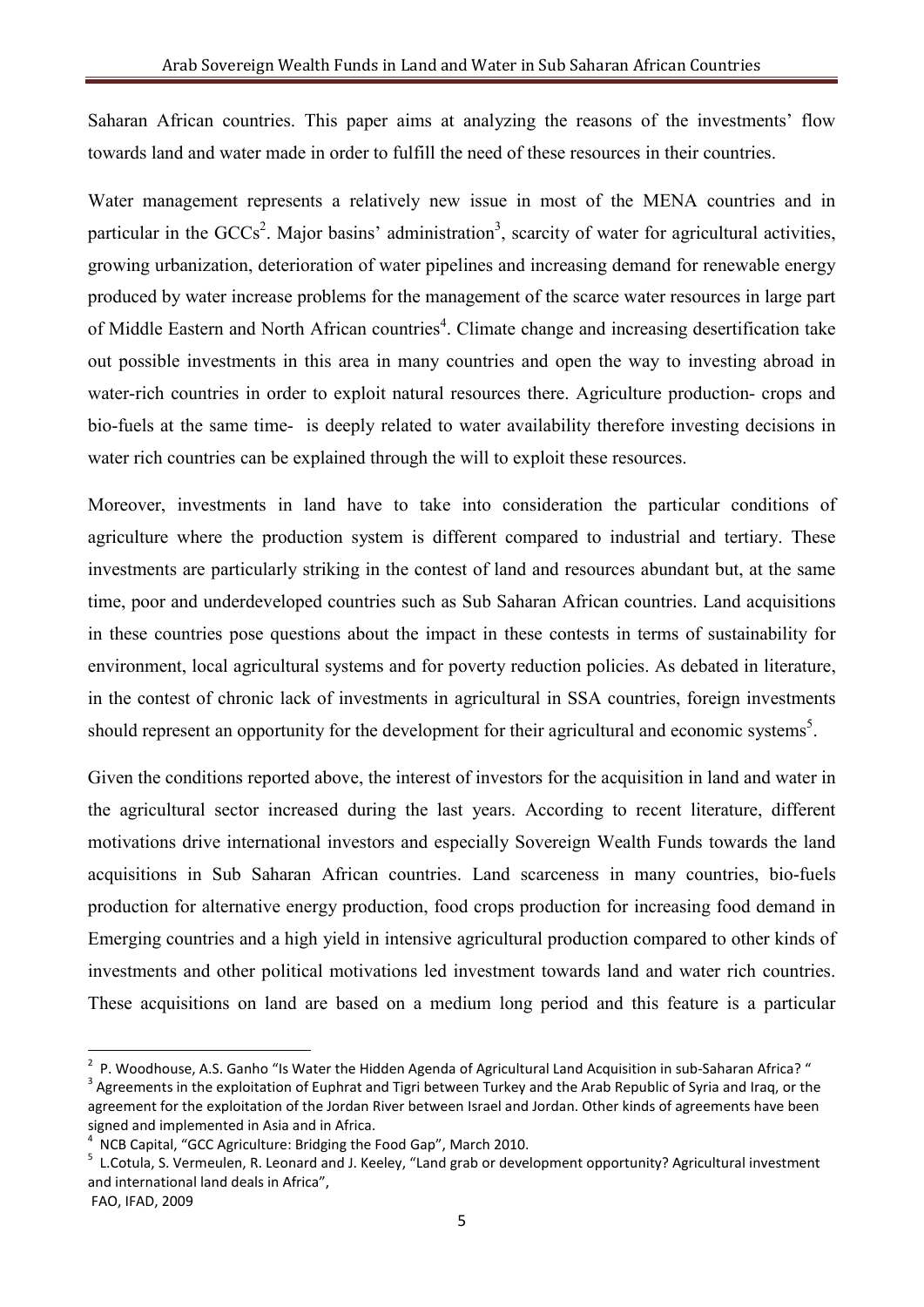characteristic of the SWFs' investments. Through the analysis of the flows of investments towards agricultural sector from SWFs seems possible to explain the reasons that drive these investments. This analysis is the core of the second part of this work aiming at explaining the reasons at the base of this increasing phenomenon.

In order to analyze the reasons beyond the investments in land and water an econometric model is implemented. Given the actual scarcity of data both from the SWFs and the receiving countries side, a different approach permits to analyze this phenomenon. Given certain characteristics of host country, a probit model is implemented. The aim of this third part and of the model implementation is to explain the drivers at the basis of the investments of Arab SWFs in land and water as source for reducing arable land and water scarcity in Middle Eastern and North African countries.

The first paragraph presents the main characteristics of the Arab Sovereign Wealth Funds focusing on the investments' decisions and other their past behavior. In the second paragraphs land and water situations in Sub Saharan African countries is briefly described, while, in the third the phenomenon of acquisitions of land in SSA country is introduced. A probability model is presented and in order to analyze the probability of investing in Sub Saharan African countries by Arab Sovereign Wealth Funds. The main aim of this paper is to implement a comprehensive analysis and a probability model in order to analyze the possible directions of future investments in land and water by Arab Sovereign Wealth Funds.

#### **1. Research Question.**

Given the conditions presented above and explained in the paper the research question is:

• Which are the main conditions in the receiving country that drove investments in arable land and water resources rich countries in Sub Saharan Africa by Arab Sovereign Wealth Funds?

All the linkages reported above are placed in Box 1 in order to explicate the reasons driving our analysis and research interest.

#### **2. Sovereign Wealth Funds in Arab States**

As well-known the first Sovereign Wealth Fund was established in Kuwait in the 1953 followed by a Saudi Wealth Fund within the Finance and Monetary Authority. Others started to operate in the seventies and eighties but especially during the last decade following the dramatic increase in oil and natural gas in the international markets. Given the importance of oil production in the majority of Gulf countries and in other Middle Eastern and North African countries, these countries and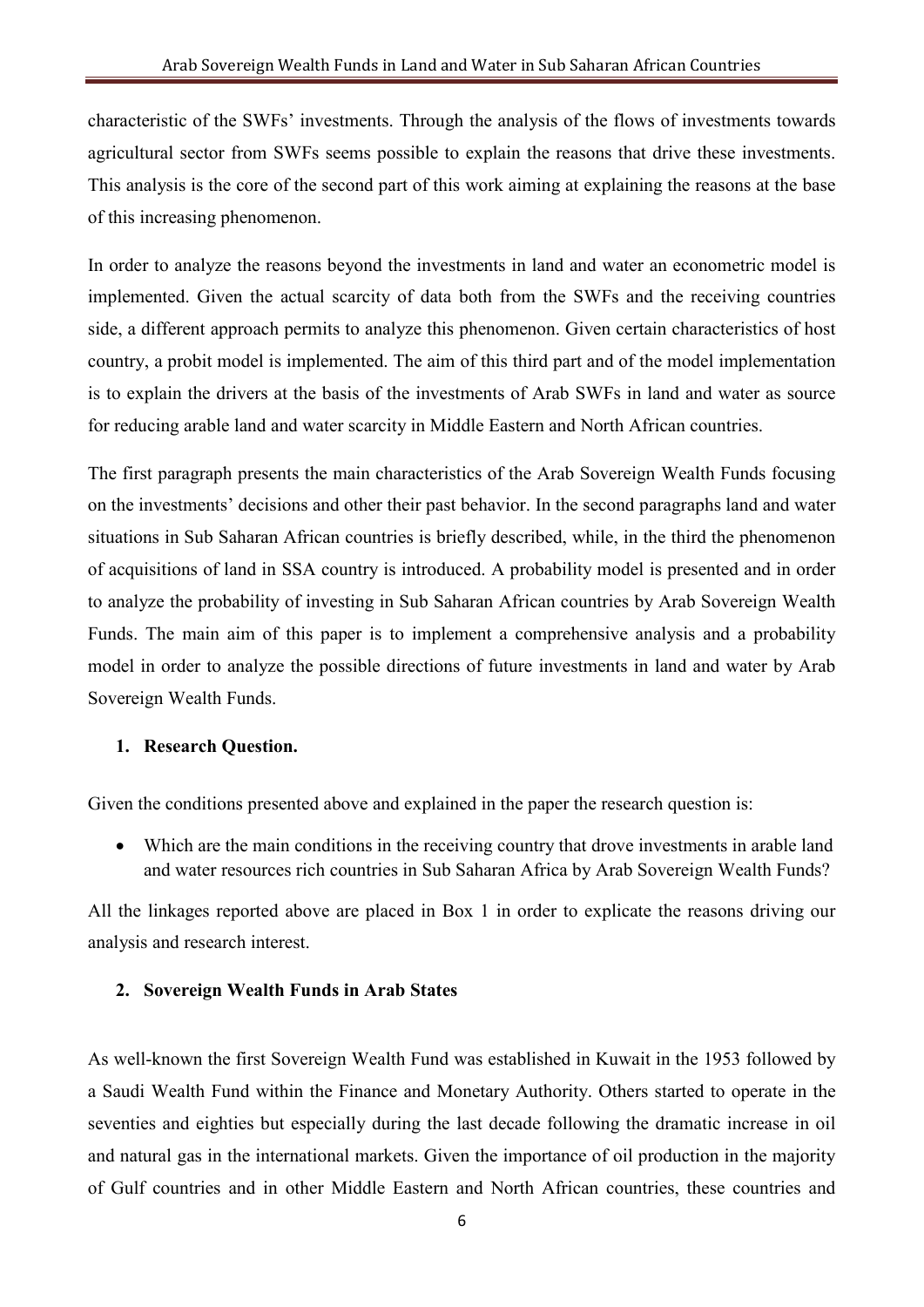governments received a great amount of financial surplus that they- governments and ruling families- invested these surpluses in the implementation and creation of Sovereign Wealth Funds.



#### **2.1 General Definition and main characteristics of Sovereign Wealth Funds**

 According to literature on this field a general accepted definition of Sovereign Wealth Funds does not exist. Many institutions define these financial actors therefore it can be only defined in negative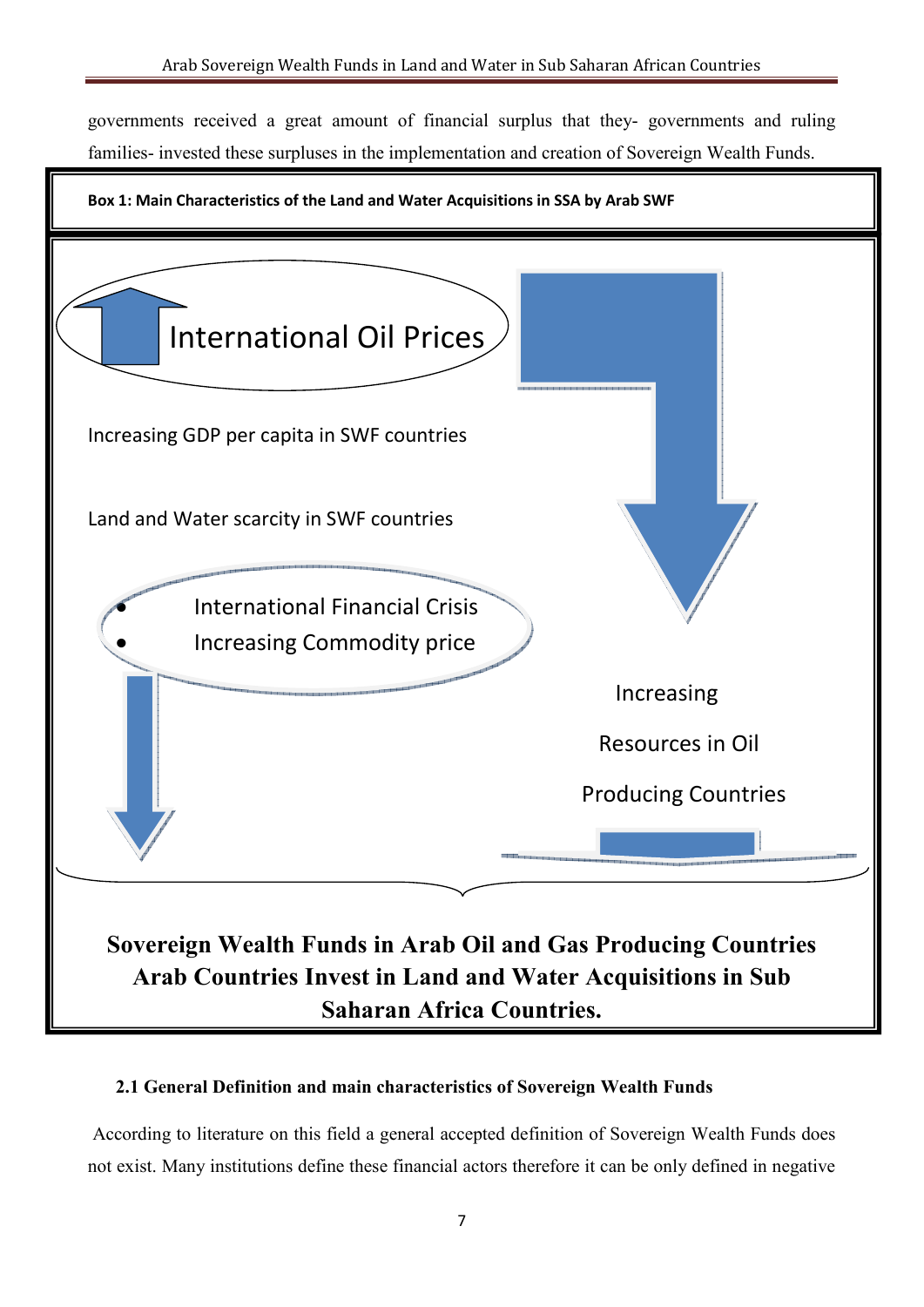in order to differ them from other similar institutions (hedge funds, stabilization funds and pension funds):

- government investment vehicle which is funded by foreign exchange assets,
- government manages those assets separately from the official reserves of the monetary authorities
- Higher risk tolerance than traditional officials<sup>6</sup>.

Some other important characteristics are those related to the kind of investments both in terms of economic sector and in timing spectrum. In the past decade these financial institutions invest in OECD and Emerging Economies in industrial and service sectors showing a special interest in long term investment both in green field and brown field projects<sup>7</sup>. These characteristics can be considered a long term strategy aiming at insuring from economic and political risks. After the clash of OECD countries with the increasing downward trend in financial and economic systems of the previous investment 'host' countries, SWFs started to invest in other countries and markets. This latter can explain the increasing interest of SWFs in acquiring arable land in Sub Saharan African countries where this resources is available. This issue would help Arab countries owner of SWFs to fulfill the water and arable land scarcity. Let focus now attention on the main characteristics of these financial institutions in Middle Eastern and North African countries.

#### **2.2 Arab Sovereign Wealth Funds Characteristics.**

As reported in the previous paragraph, the first Sovereign Wealth Fund was established by Arab countries rich of oil and other natural resources. In the following decades and especially in the last, the countries that have a SWF based in their-own territory belong to the OPEC and are oil or gas rich countries that. To fulfill our analysis to the MENA countries, the Gulf oil producing countries can be added two other North African countries as Libya and Algeria. Arab United Emirates holds six SWFs while others such as Kuwait, Algeria, Libya and Bahrain holds one showing different approaches to this phenomenon. On the other hand, some MENA countries are object of investments by SWFs in land acquisitions and other kinds of investments as showed in many cases by acquisitions of land, for instance, in the Arab Syrian Republic by Oman Fund and investments in Egypt by different Gulf funds but this other direction of investments is not studied in this paper.

<sup>6</sup> Deutch Bank, "Sovereign Wealth Funds- State Investment on the Rise", 2007

<sup>&</sup>lt;sup>7</sup> Truman, "Four Myths about Sovereign Wealth Funds", 2008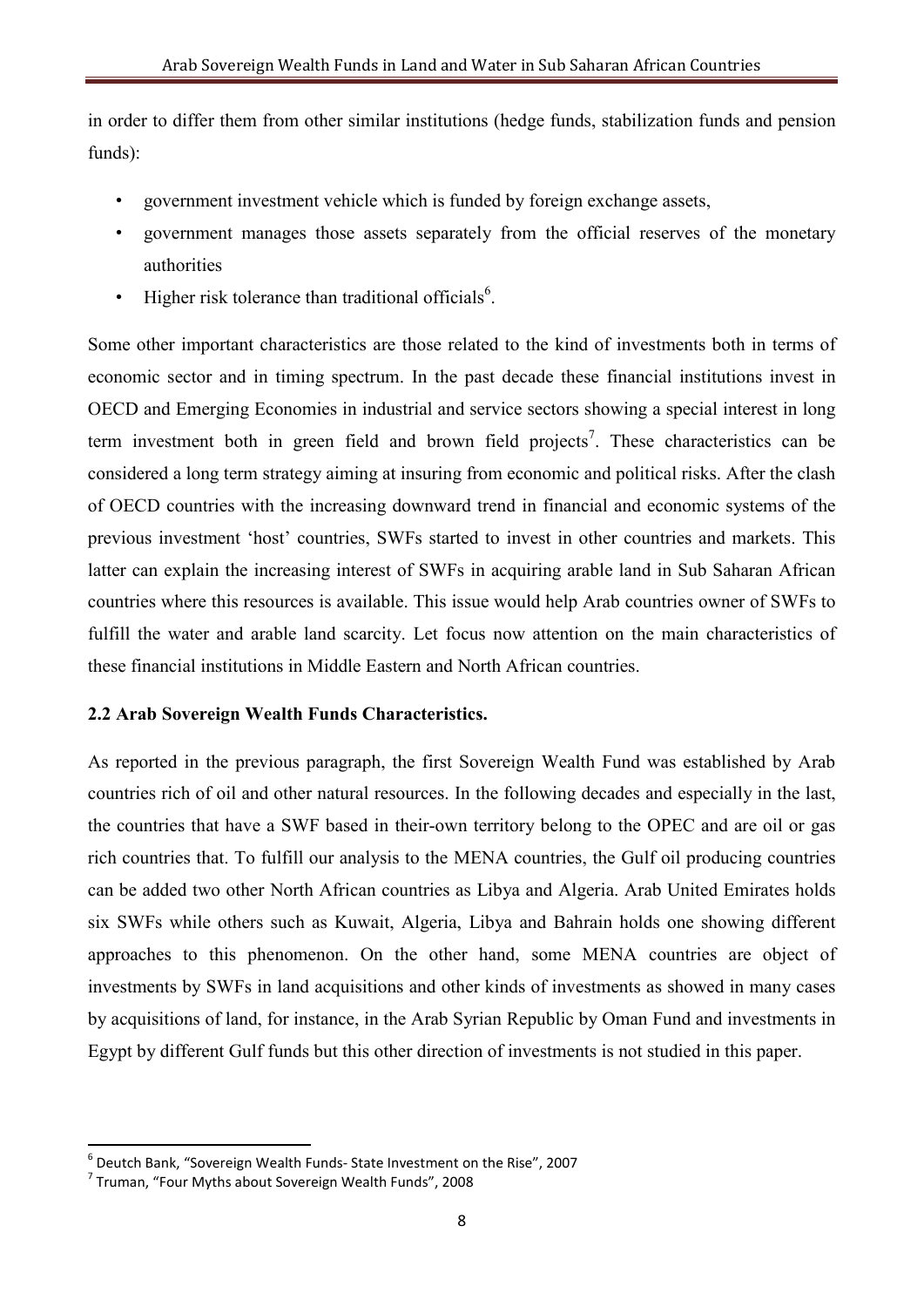In this view, it is interesting to analyze the mandate of these financial institutions. On general terms, the mandate of the SWF is to achieve long term returns on state's surpluses oil or gas revenues and to provide an alternative source of government income for the future period when the country resources are depleted<sup>8</sup>. In this general mandate- that is treated by KIA- it is clear the attempt to drive actual resources towards future period when natural resources will be scare through investments on medium-long period in profitable markets abroad.

Sovereign Wealth Funds are an international phenomenon that follows some characteristics of international trade and development such as increasing reserves surpluses in exports due to rising raw materials' prices and/or exports in manufactures- especially in Asian Economies. As shown in the pie charts below around three fourths of the SWFs are based in MENA or Asian countries and natural resources is the largest funding resource with 58% of the total. Consequently this phenomenon can be inserted in the process of shift of economic and political power towards emerging countries.

*Figures 1 and 2: Sovereign Wealth Funds by Funding Resources and by Region.* 



Source: Sovereign Wealth Fund Forum

As observed in the chart, moreover, the most important source of financing for these financial institutions is 'Total oil and gas related' and given the richness of these resources in analyzed MENA countries and this fact can explain the increasing rule of SWFs in international financial and economic framework. According to the available data and recent literature, more than half of budget of international Sovereign Wealth Funds is located in Arab countries showing again the importance of these financial institutions for the economic and financial of Middle Eastern and North African countries. This share of market owned by MENA countries is likely to increase given the richness of mineral resources in these countries.

<sup>&</sup>lt;u>.</u> <sup>8</sup> S. Behrent, "When Money Talks: Arab Sovereign Wealth Funds in Global Pub Policy Discourse", CARNIGIE, 2008.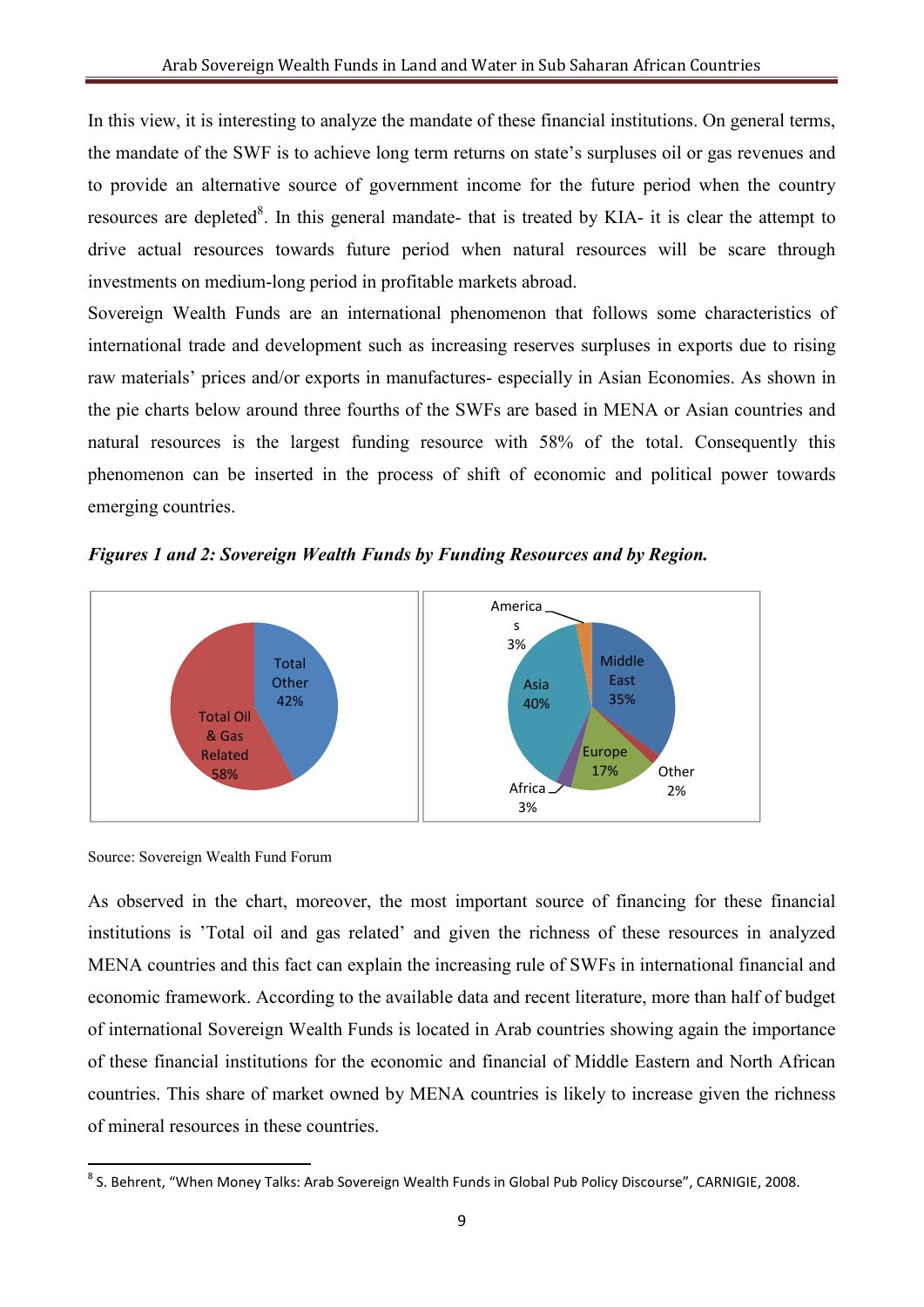As reported above and shown in Graph oil is the main source of financing for Arab SWF and consequently volatility in this international market is deeply linked to the increase of the analyzed phenomenon. Oil prices in international markets followed a random walk in the nineties following oil crisis in the seventies and the decisions of its most representative organization- OPEC. In this organization an important role is detained by Arab producing countries and in particular by Saudi Arabia in determining production and consequently prices of this commodity in the international market. Saudi Arabia in fact owns the largest oil resources all over the world both in terms of present available and discovered resources. Anyway during the nineties a flat trend can be observed in oil prices- with the sole exception of the First Gulf war in 1991- but, after 2002 this index started to increase constantly till reaching a peak in 2008. This increasing trend had probably influenced producing countries, especially Arab countries, in creating Sovereign Wealth Funds. This correlation cannot be traced from an empirical point of view but the flourishing of these investment organizations is timely linked to the increasing oil prices and consequently flows of resources towards producing countries – see Box 1.

*Figure 3: OPEC Countries Spot Prices\* FOB Weighted by Estimated Export Volume (Dollars per Barrel)* 



*Source: Organization of the Petroleum Exporting Countries- OPEC, 2011 \*The reported prices are those recorded in the first working day in the referring year.* 

In order to better understand the largeness of this phenomenon for Arab countries and especially Gulf countries in the following table a complete list of Sovereign Wealth Funds in Arab countries is reported. Seven countries owns at least one SWF, five belong to the Gulf Council while the others are Libya and Algeria. As can be easily observed in Table 1, there is an upward trend in establishing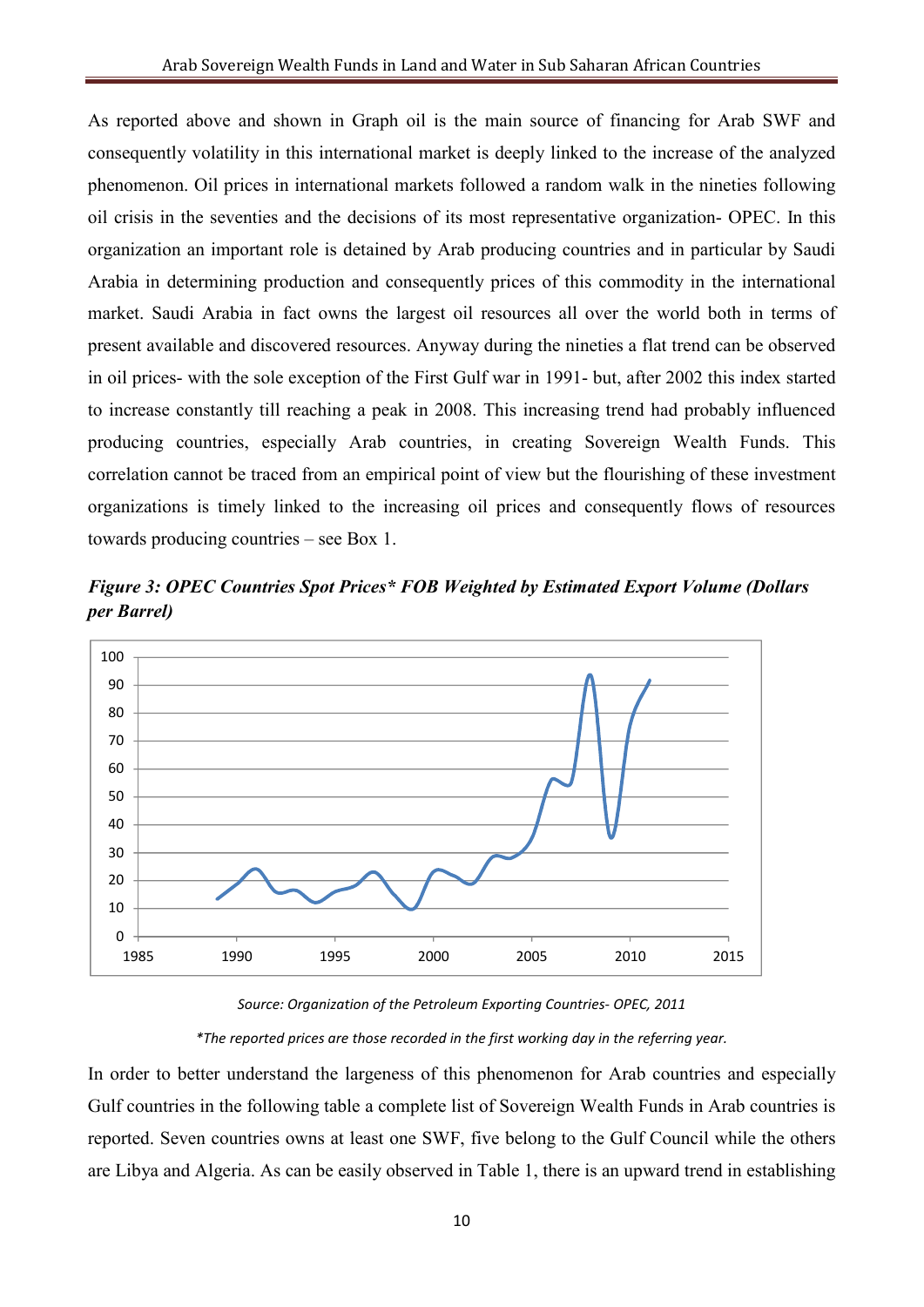Sovereign Wealth Funds in the last decade even if the first was established in 1953 in Kuwait. Abu Dhabi Investment Authority and Saudi Arabian Monetary Agency are the largest in terms of declared budget while, at the same time, there are institutions that do not publish their budget. These institutions cannot be considered homogeneous group with relation to transparency and this suggest that there is lot of missing in reveling data for investments and even for budget. This issue creates some problems in implementing economic analysis that can be overturned in the last part of the paper.

| <b>Name</b>                                                 | Year | <b>Country</b> | <b>Origin</b>   | <b>Estimated Size</b><br>in billion \$ |
|-------------------------------------------------------------|------|----------------|-----------------|----------------------------------------|
| <b>Abu Dhabi Investment Authority</b>                       | 1976 | <b>UAE</b>     | Oil             | 627 S                                  |
| <b>International Petroleum</b><br><b>Investment Company</b> | 1984 | <b>UAE</b>     | Oil             | <b>58 \$</b>                           |
| <b>Mubadala Development</b><br>Company                      | 2002 | <b>UAE</b>     | Oil             | 13.3S                                  |
| <b>Istithmar World</b>                                      | 2003 | <b>UAE</b>     | Oil             | 12 \$                                  |
| <b>Dubai International Capital</b>                          | 2004 | <b>UAE</b>     | Oil             | 13 <sub>s</sub>                        |
| <b>RAK Investment Authority</b>                             | 2005 | <b>UAE</b>     | Oil             | 1.2 <sub>5</sub>                       |
| <b>Investment Corporation of Dubai</b>                      | 2006 | <b>UAE</b>     | Oil             | 19.6S                                  |
| <b>Emirates Investment Authority</b>                        | 2007 | <b>AUE</b>     | Oil             | n/a                                    |
| <b>Mumtalakat Holding Company</b>                           | 2006 | <b>Bahrein</b> | Oil             | 9.1S                                   |
| <b>State General Reserve Fund</b>                           | 1980 | Oman           | Oil $\&$<br>Gas | 8.2 \$                                 |
| <b>Oman Investment Fund</b>                                 | 2006 | Oman           | Oil             | n/a                                    |
| <b>Qatar Investment Authority</b>                           | 2005 | Qatar          | Oil             | 85\$                                   |
| <b>Kuwait Investment Authority*</b>                         | 1953 | Kuwait         | Oil             | 296 S                                  |
| <b>Saudi Arabian Monetary Agency</b>                        | 1954 | Saudi Arabia   | Oil             | 472.5 \$                               |
| <b>Public Investment Fund</b>                               | 2008 | Saudi Arabia   | Oil             | 5.3 \$                                 |
| <b>Algerian Sovereign Wealth Fund</b>                       | 2000 | <b>Algeria</b> | Oil             | 56.7\$                                 |
| <b>Lybian Investment Authority</b>                          | 2006 | Libya          | Oil             | <b>70 \$</b>                           |

#### *Table 1 List of Arab Sovereign Wealth Funds at October 2011*

*Source: Author's elaborations from different sources* 

Problems related to transparency are well analyzed in different paper- see Cuffaro & Hallam<sup>9</sup>where the need for an international code of conduct is traced by different sources and Arab SWF are not all well ranked in this view in accordance to International Statistics. Differences in transparency

<sup>&</sup>lt;u>.</u> <sup>9</sup> Cuffaro, Hallam, "Land Grabbing" in Developing Countries: Foreign Investors, Regulation and Codes of Conduct", FAO, 2011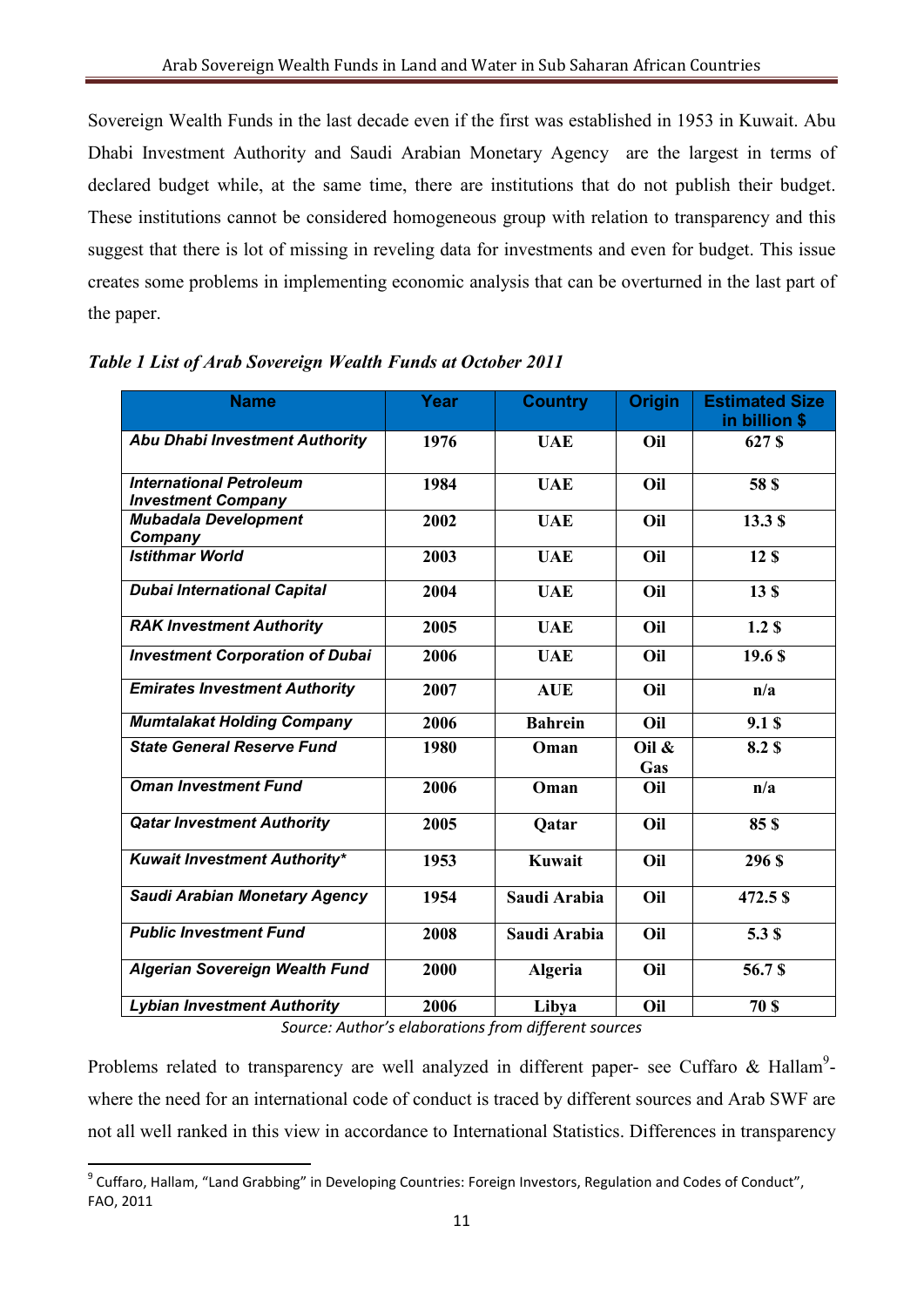of institutions exist between Arab Sovereign Wealth Funds, for instance, Mubadala Development Company records first top classification while Algerian Sovereign Fund records the lowest result.<sup>10</sup>

In conclusion, with the increasing emerging of financial and economic crisis in OECD countries and given the risk adversity of large part of non speculative international private capital, international investments flow to different destinations in a sort of reallocation process of international capital markets. Low growth economies will not more attract investments that are likely to flow towards more dynamic markets: emerging markets could benefit from this trend. Sub Saharan African countries are in the uncertain position to be attracting or not yet for international investment. This can be accelerated by international financial and economic crisis of the last year and in the following paragraph the main characteristics of agricultural sector in SSA countries is briefly analyzed.

As finance becomes more expensive and less available this may cause projects to be delayed or cancelled or for a push to be made for alternative financing sources. International private capital is especially risk-averse to economic crises and particularly in developing countries where other risks are already high. On the positive side, the crisis could lead to a reallocation of capital, with weak growth in Europe and the USA leading investors to look for more dynamic markets. Emerging markets could significantly benefit from this reallocation. On the other hand, it is unclear if SSA countries will attract international capital, as it is still far from being an emerging market. All in all, many people now see SSA as the next region of investment opportunities after the catastrophic decades of the 1980s and 1990s. The global financial crisis may speed up this process.

#### **3.1 Arable Land and Water resources in Sub Saharan African countries.**

Agriculture is the main sector in the majority of Sub Saharan African countries and the largest part of the population live and earn its sustain from agriculture- FAO and World Bank reports say- and in the rural areas even if a general trend of urbanization can be observed in the last two decades. At the same time, demographic trends in all the countries considered show an increasing population either in rural either in urban areas. This brief observations bring us to analyze the main characteristics of the African agricultural sector focusing especially on arable land and water resources comparing, moreover, them with the data referred to other continents.

Firstly, it is interesting to observe the increasing trend in the percentage of total land that is cultivated showing the rising utilization of African land for agriculture- see Figure 4. As observed above, the increasing population in rural areas is surely one factor that can explain in large part the

 $10$  Sovereign Wealth Fund Forum.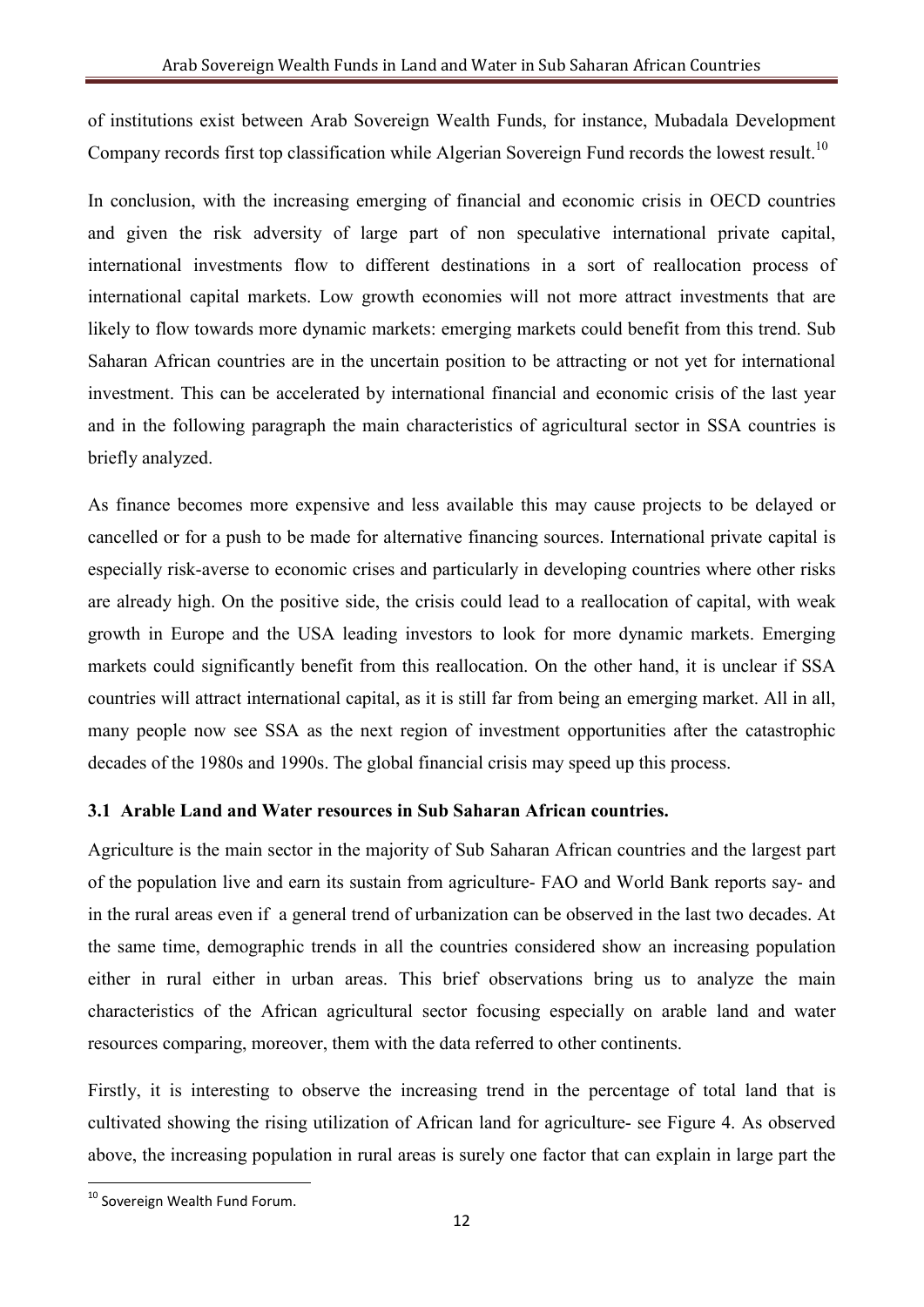previous trend but other causes can explain this trend. An increasing interest in arable land in SSA countries is not a new phenomenon but some factors create a new environment for increasing this trend. Changes in agricultural policies in SSA countries and especially opening to international investments in observance to TRIMS and WTO agreements have been recorded in the last decade. Many governments of capital-scarce nations want to attract private and foreign investment. Some set up investment promotion agencies, and revise their investment codes. They have also sought to reduce barriers to investment, such as complexity of customs clearance, or number of days required to establish a business. Other factors are at the base of the new interest for African arable land are for instance the rising in commodities' prices in the last years and the international financial crisis that caused the flow out of international investments towards OECD economies systems. Internal conditions in African countries such as new land tenure legislations especially in fields such as common land ownership and definitions of property rights. Community based analysis have been implemented in many African countries examining the process of reforms in this field following the increasing acquisitions of common or state-owned land by national and foreign investors<sup>11</sup>.

As first step in our analysis, it is important to observe that in the last fifteen years the percentage of arable land over the total land increased in majority of Sub Saharan African countries. Moreover, it is important to observe that some physical constraints exist in this field, for instance, Sahel countries such as Mali and Niger suffer of a 'land constraint' linked to process of desertificationread climate changes- that interested large part of those areas. Other legal and physical constraints interest other African countries linked to the definition of common and state-owned lands and the presence of physical obstacles such as forests. At the end it is possible to affirm a general upward trend in the percentage of arable land on total land as can be observed in selected countries reported in the table below, even if each country presents its peculiarities.

Other important characteristics of agricultural sector that will be utilized also at the end of the paper are linked to the problems linked to utilization of African lands for agricultural use. According to this, it is important in our advice to analyze characteristics linked to water resources availability that can be utilized in agriculture activities. According to this, it is important to observe that in Sub Saharan African countries water is utilized in large part in agriculture and secondly in domestic activities. Given the structure of African- typically poor and less developed- economies and the water-intense activities linked to agriculture as irrigation, the utilization of water resources is concentrated into activities linked to agriculture. On the other hand, African agriculture is typically a rain fed agriculture and small user of tractors and fertilizers even if in the last decade this trend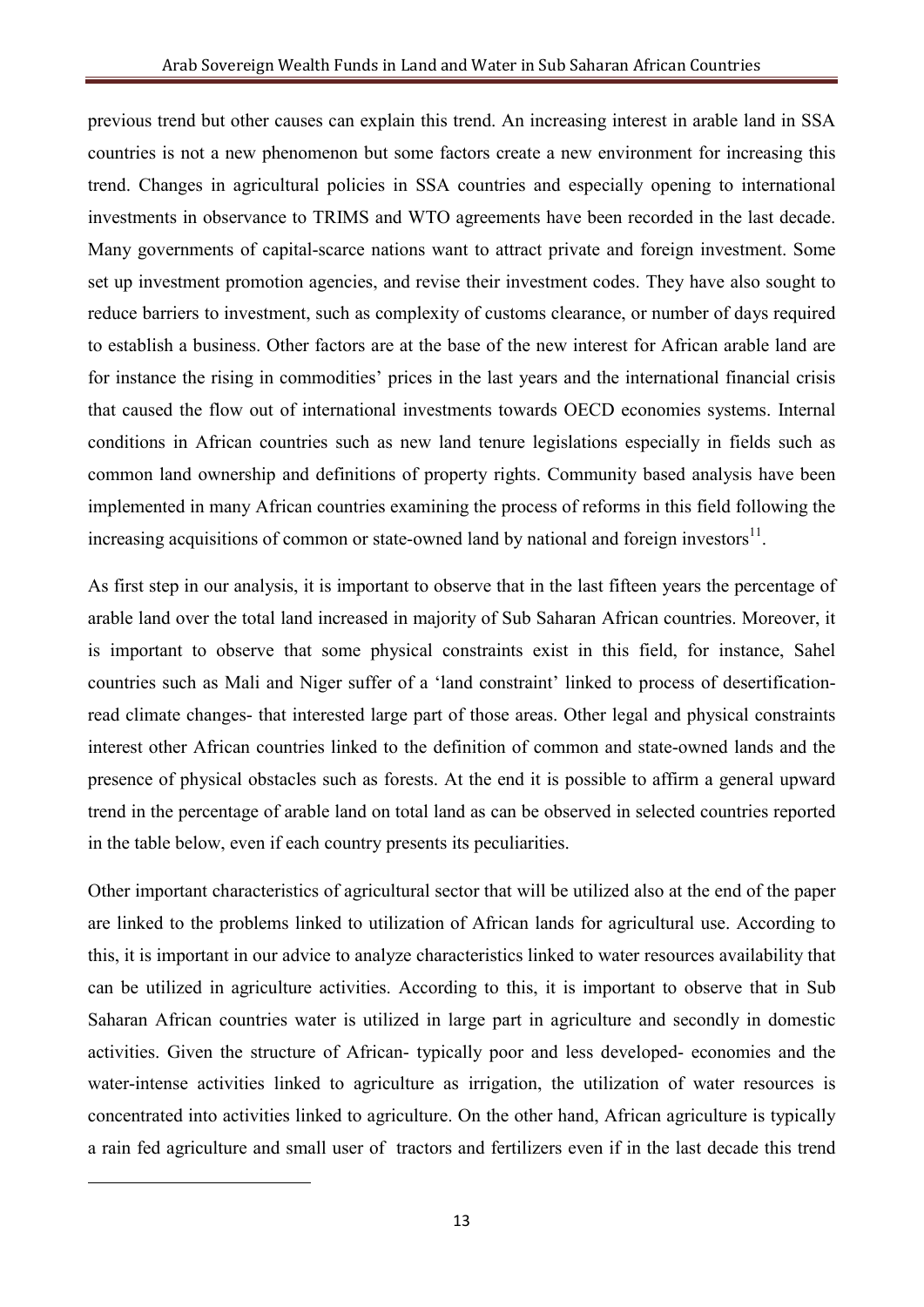reversed especially in large agribusiness enterprises- either foreign either domestic led. For all these reasons in our opinion it is important to observe the characteristics of water resources in Sub Saharan African water utilization especially in rural areas $^{12}$ .



*Figure 4: Percentage of arable land as total land in selected SSA countries in selected years.*

<u>.</u>

#### **3.2 Water Resources in Sub Saharan African Countries**

Agriculture is by far the largest user of water, accounting for almost 70 percent of global withdrawals and 90 percent of global consumptive water use and up to 95 percent of withdrawals in developing countries. While a person may drink 2–4 liters of water a day, it takes 2,000–5,000 liters of water to produce a person's daily food. Water is important for food security, crop growth, livestock, and food markets. Food security is defined by the Food and Agriculture Organization - FAO- as the regular access of people to enough high-quality food to lead active, healthy lives, depends heavily on water. Lack of water can be a major cause of famine and undernourishment, especially in areas where people depend on local agriculture for food and livelihoods. Erratic rainfall can cause temporary food shortages, while floods and droughts can lead to intensive food emergencies. Some important linkages can be traced between land and water resources consumption and exploitations. In this paper a possible general effect of demand and supply for land and water will be implemented in order to satisfy entirely the research question.

*Source: World Development Indicators 2010*

 $12$  "The State of the World's Land and Water Resources for Food and Agriculture (SOLAW)", FAO, 2011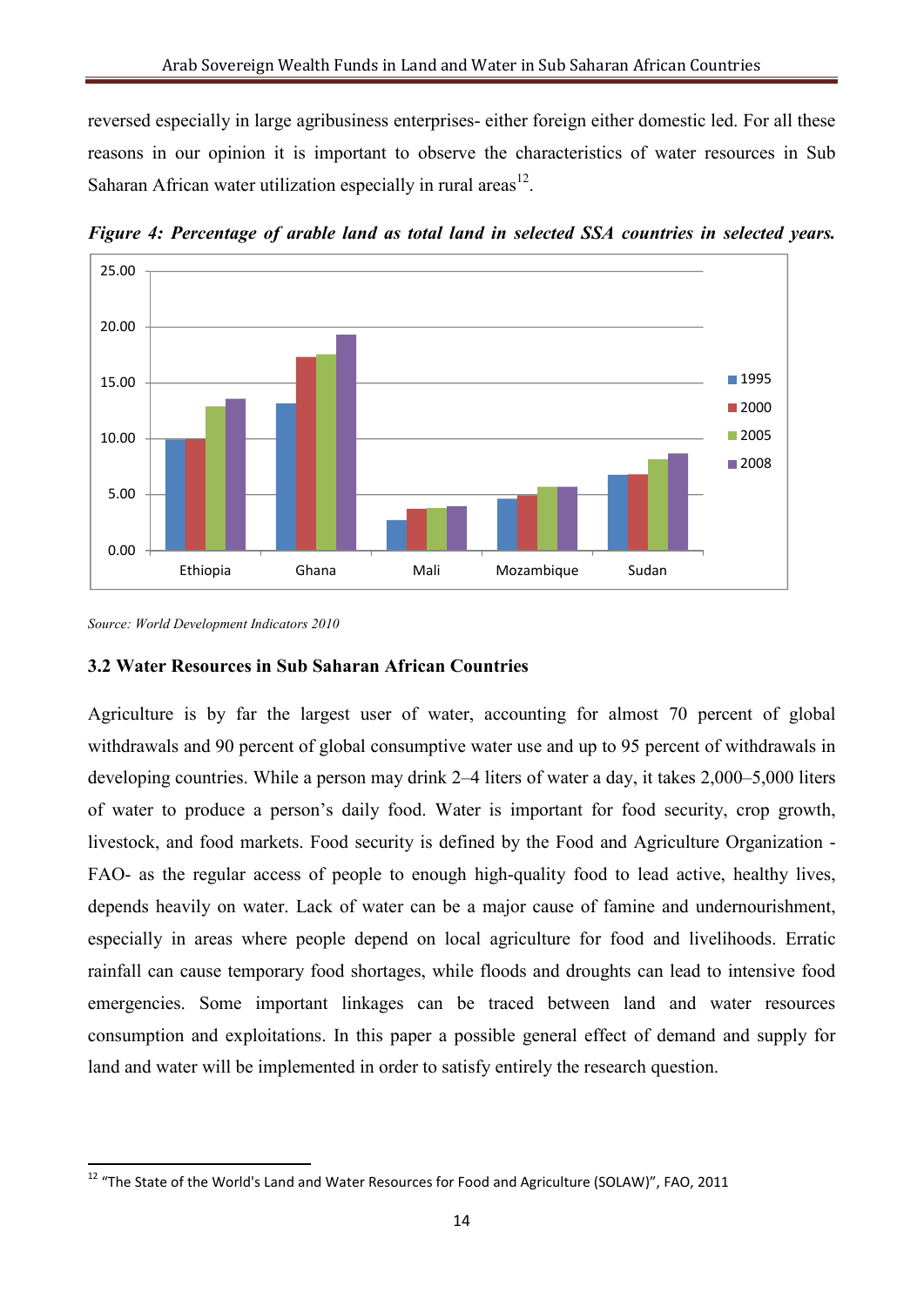Absolute availability is the key constraint in some contexts, where water is being exploited beyond its renewal capacity, often at the expense of ecosystems. At its most extreme, such apparent cases of 'physical scarcity' provoke alarming warnings of 'water wars' between competing users. But conceptualizing and measuring water scarcity is not straightforward. At national level this conflict can be seen in this share between different activities while at international level this struggle represents one of the most striking issue in the continental political framework.



*Figure 5: Water Use between sectors in the period from 1997-2008* 

Looking at the national level it is clear that continental characteristics are similar in each African country – see Table 2- with some exceptions such as South Africa and Uganda where larger space for manufacture activities and Somalia where almost all (99.6%) water is utilized for agriculture. This frame reflects the characteristics of the analyzed economies where large part of Gross Domestic Product comes from agriculture and large part of the active population is occupied in agriculture. In the last decade, following the progressive process of urbanization, economies in these countries started a path of 'tertiarization' well documented by data and literature.

*Table 2 Water Use between sectors in the period from 1997-2008* 

|                                    | <b>Agricultural</b> | <b>Industrial</b> | <b>Domestic</b> |
|------------------------------------|---------------------|-------------------|-----------------|
| Angola                             | 60.0                | 17.1              | 22.9            |
| <b>Ethiopia</b>                    | 93.6                | 0.4               | 6.0             |
| <b>Mali</b>                        | 90.1                | 0.9               | 9.0             |
| <b>Sudan</b>                       | 96.7                | 0.7               | 2.7             |
| <b>United Republic of Tanzania</b> | 89.4                | 0.5               | 10.2            |

*Source: FaoStat, Statistic Division FAO 2010* 

*Source: FaoStat, Statistic Division FAO 2010*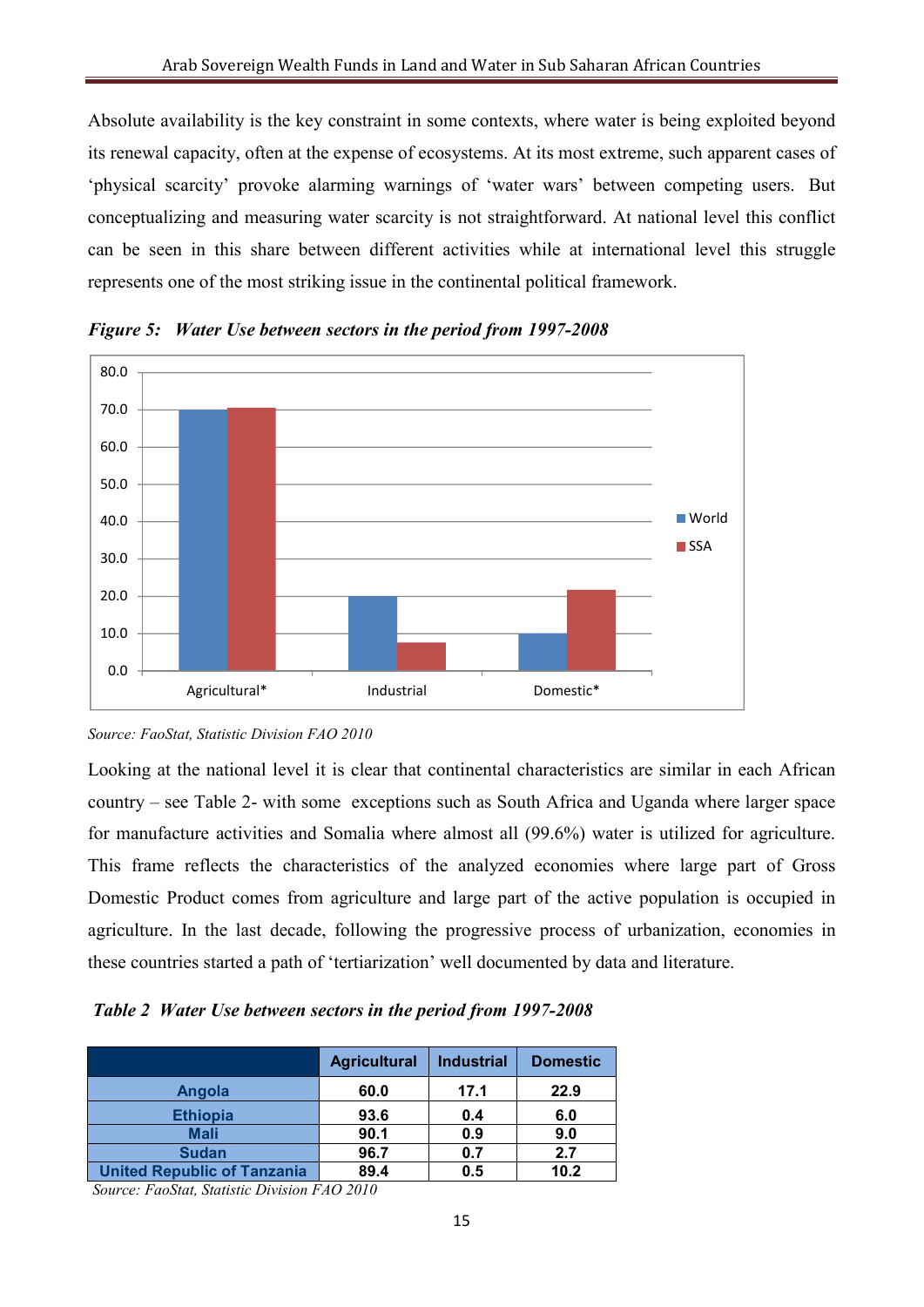Focusing on water availability and especially renewable water resources withdraw it is clear that there are some stress areas that utilize their available resources at higher level compared to others. This can be seen as an availability indicator. In fact, Sub Saharan African countries did not withdraw their resources: large part of these countries but Sudan, South Africa and Zambia utilize less than 10 per cent of their total resources. As we observed above, water withdraw is linked to agriculture activities and consequently this lack can be view as an opportunity in investing in these areas. Gulf Council Countries and North African countries show an opposite feature: overstress in

#### *Figure 6: Proportions of renewable water resources withdraw as percentage of total available*



Notes: from with till deeper red as water withdraw rises; Sources: Aquastat FAO 2008

water withdraw because of the lack of this resource in these- for large part of them- desert countries. The observed features leave space to managing increase in water resources withdraws in Sub Saharan and other Developing countries as Latin American countries.

The data analyzed above are replaced focusing on the proportion of renewable resources withdraw for agriculture. These data- reported by AQUASTAT- FAO database- are unfortunately dated around 2001 but show a clear picture where Middle Eastern and North African countries and Sudan utilized more than forty per cent of their resources while most of SSA countries, on the other hand, use less one percent of renewable water resources withdraw for agriculture. This latter is not true for Mauritania, South Africa and Zambia. Water utilization is a key variable to analyze potentiality of the national agriculture to implement a process of development in this core sector for large part of these countries' economies. At this regard, a crucial variable, in our opinion, for analyzing a national agriculture potential is the part of cultivated land that is irrigated. According to the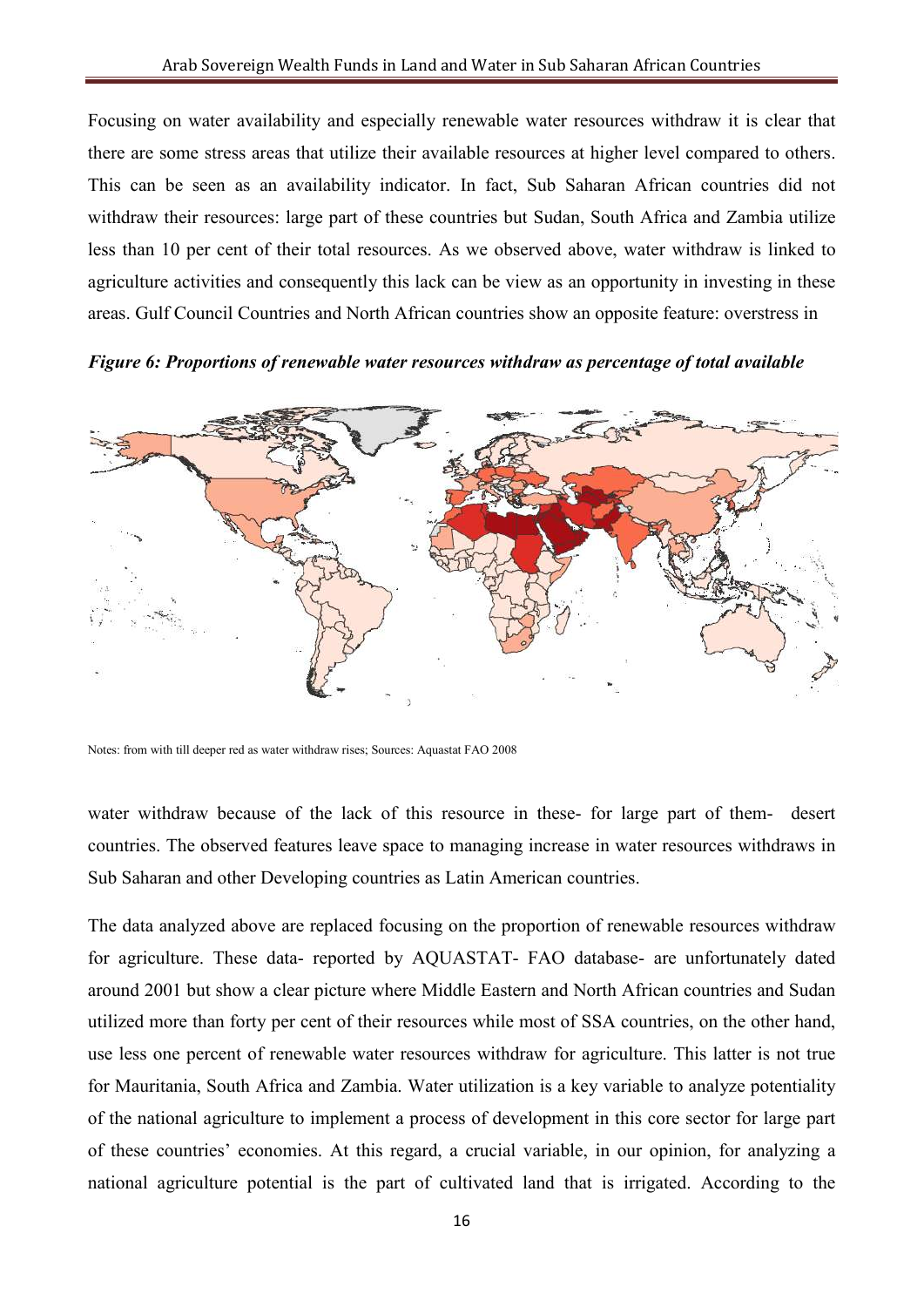characteristics reported above, African agriculture is based on rain-fed agriculture system. This implies that the percentage of irrigated land over the cultivated land is not more than one per cent of the cultivated land.





Notes: from with till deeper green as irrigation percentage rises; Sources: Aquastat FAO 2008

Another important characteristic of African agriculture is the presence of large basins that can influence the implementation of African agriculture. These basins are the largest sources of fresh water in many countries where rainfalls are scarce. Countries as Sudan, Ethiopia, Mali, Niger and others base their agriculture systems on resources derived by water withdraw from main rivers and lakes. Exploitation of this resources is also a source of conflict between countries and within the same countries between groups and regions.

Water scarcity is a major driver of international flows of investments in land; furthermore it has been argued by some that water is the hidden agenda behind many land acquisition deals. Thus investors may be seeking to gain control of water resources in states perceived to have a surplus of water today instead of land .This securing of water rights has become a critical part of the process of acquiring land.

In the end, even if a general framework available for each country is not correct, the problem of water allocation in Sub Saharan African countries is not a problem of availability but water must be utilized in effective way to drive a sustainable development. These efforts in the direction of the appropriate use of water resources can be driven by private or public, foreigner or national actors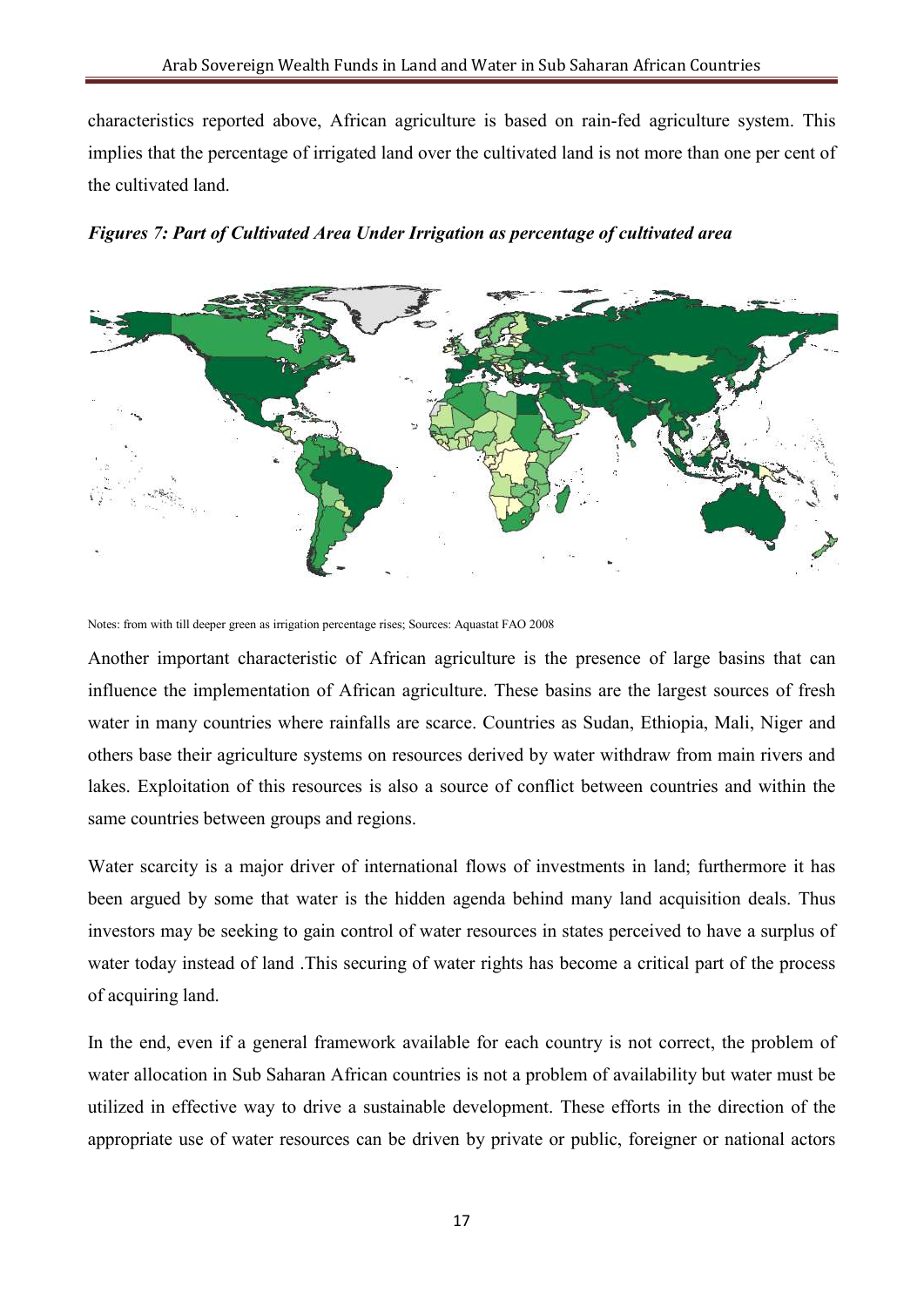but market failures in different markets from credit till land acquisitions by foreign investors in large part of African countries still remain.

#### **Box 2: Gulf Council Country Agriculture**

Agriculture sector in GCCs are facing to new and important challenges implementing changed

Policies compared to the past decades. In previous decades governments in these countries imple-

Mented inward oriented policies aiming at satisfying their internal food demand. The target of

Those policies were to create conditions to self- sufficiency. From 1990s agricultural policies

Have been oriented towards an international framework where GCCs can buy food crops and

In the early years even land in other countries such as Sub Saharan African countries<sup>13</sup>. Problems

Related to agriculture in these countries are linked to constraint issues such as:

- i) Scarcity in land and water resources- arable land in GCCs is nowhere more than ten per cent of the total available land even if yield increased scarcity in natural resources especially water and arable land.
- ii) Population growth create increasing demand for food all over the area,
- iii) Growing per capita income and consequent changes in food patterns is a typical phenomenon that characterizes growing economies and summed to population growth is one of the main issue for Arab governments,
- iv) Dependency on foreign agriculture production is a new issue related to newly implemented agricultural policies in GCCs. Volatility in commodities' market makes these countries more concerned on this market and on land acquisition abroad.

New challenges faces agriculture and food policy in Gulf Council Countries and the consequences of the implemented policies in these fields during the last decade<sup>14</sup>.

#### **4.1 Arab Sovereign Wealth Funds Investments in Sub Saharan Africa countries.**

As reported above, there are important old and new reasons for Sovereign Wealth Funds from all over the world and especially from Middle Eastern and North African countries to invest in SSA countries. These countries started to invest in Sub Saharan Africa in the last decade of the past decade through different actors especially governmental or institutional authorities. Sovereign Wealth Funds in Arab countries are deeply linked to governments and royal and/or ruling elites and consequently other institutions are involvements in the investment process. Qatar Investment Agency planned to invest in Sudan for a large amount of arable land in order to implement food production to be exported worldwide.

<sup>&</sup>lt;sup>13</sup> The State of the World's Land and Water Resources for Food and Agriculture (SOLAW)

<sup>&</sup>lt;sup>14</sup> GCC Agriculture: Bridging the Food Gap", NCB Capital, March 2010.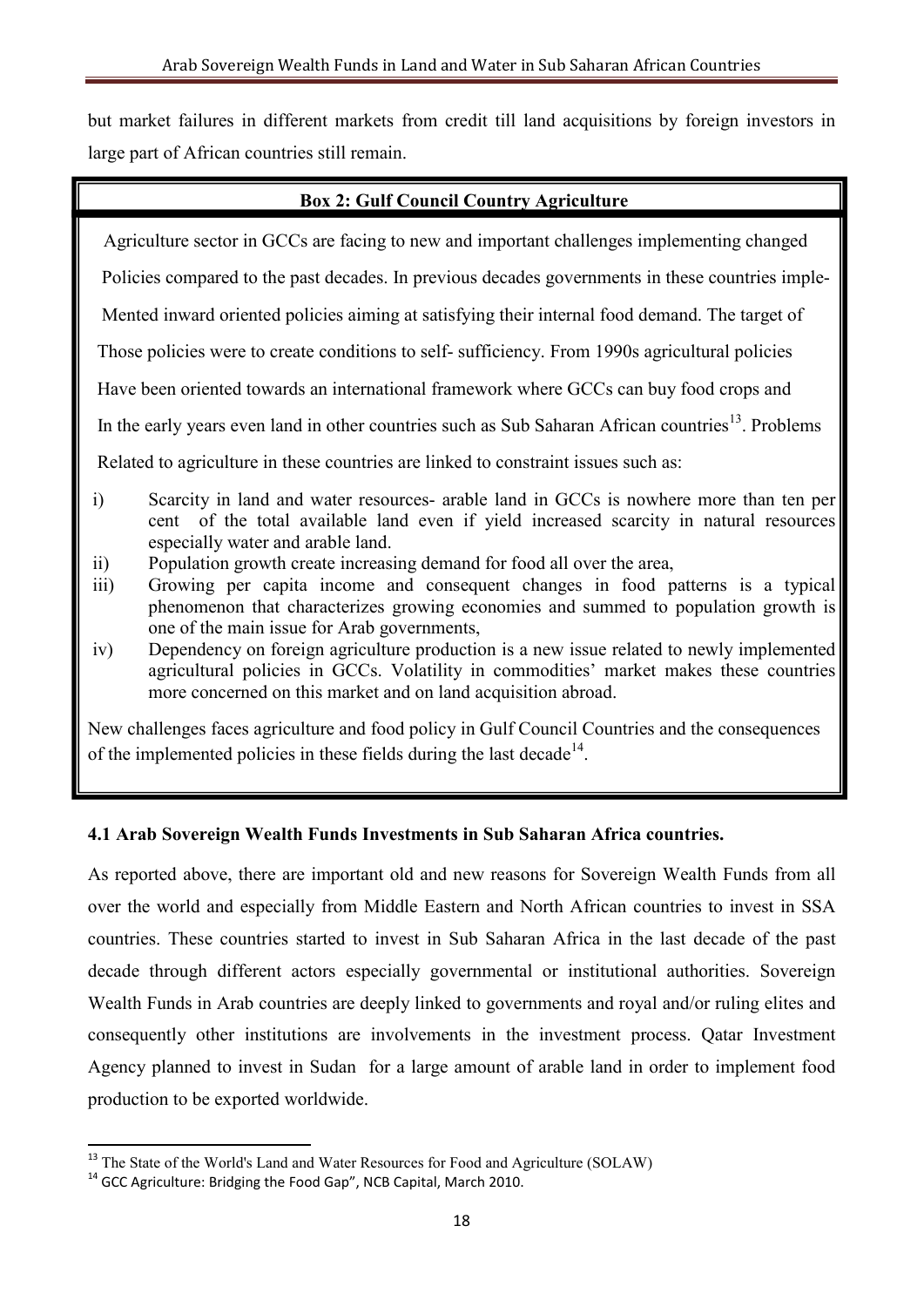| Country         | <b>Arab SWF</b>              | Value            | <b>Extension</b> | Source of                  |
|-----------------|------------------------------|------------------|------------------|----------------------------|
|                 |                              |                  |                  | <b>Information</b>         |
| Ethiopia        | Dubai World                  | 300\$milions     | 5000 ha          | ILC blog                   |
|                 | Trading                      |                  |                  | screening,                 |
|                 | Company (UAE)                |                  |                  | <b>IFPRI</b>               |
|                 |                              |                  |                  |                            |
| Ethiopia        | Ethio Agri-CEFT              | Unknown          | 19,200 ha        | <b>GTZ</b>                 |
|                 | (Saudi                       |                  |                  |                            |
|                 | Arabia)<br>Mohammed          | Unknown          | 30000            | ILC blog                   |
| <b>Ethiopia</b> | al-Amoudi, Sheik             |                  |                  | screening                  |
| <b>Ethiopia</b> | Saudi Star                   | Unknown          | 500000           | ILC blog                   |
|                 | Agricultural                 |                  |                  | screening                  |
|                 | Development                  |                  |                  |                            |
|                 | Plc.                         |                  |                  |                            |
| Kenya           | Qatar                        | <b>US\$2.3</b>   | 40,000 ha        | <b>IFPRI</b>               |
|                 |                              |                  |                  | <b>GTZ</b>                 |
| Liberia         | Libya                        | Unknown          | 15,000           | ILC blog                   |
|                 |                              |                  |                  | screening                  |
| Madagascar      | Qatar                        | Unknown          | 450,000 ha       | ILC blog                   |
|                 |                              |                  |                  | screening                  |
| Mali            | Project Malibya              | Unknown          | 100,000 ha       | <b>IFPRI</b>               |
|                 | LAP (Lybia)                  |                  | Rice             | <b>GTZ</b>                 |
|                 |                              | Unknown          | 100,000 ha       | <b>GTZ</b>                 |
| Mali            | Al-Korayev (Saudi<br>Arabia) |                  |                  |                            |
|                 |                              |                  |                  |                            |
| Mali            | Libya Projet de              | US\$ 170 million | Unknown          | <b>GTZ</b>                 |
|                 | <b>SOSUMAR</b>               |                  |                  |                            |
| Mauritania      | Government, the              | Unknown          | 15000            | ILC blog                   |
|                 | Islamic                      |                  |                  | Screening                  |
|                 | Development Bank,            |                  |                  |                            |
|                 | Saudi Arabia                 |                  |                  |                            |
|                 | Investment funds             |                  |                  |                            |
| Senegal         | Abu Dhabi Fund               | Unknown          | Unknown          | <b>IFPRI</b><br><b>GTZ</b> |
|                 | for Development              |                  |                  | <b>GRAIN</b>               |
| Sudan           | QIA-Qatar                    | Unknown          | 100000 ha        | ILC blog                   |
|                 | <b>Investment Agency</b>     |                  |                  | Screening                  |
| Sudan           | Hail Agricultural            | Unknown          | $9,200 -$        | <b>IFPRI</b>               |
|                 | Development Co               |                  | 10,117 ha        |                            |
|                 |                              |                  |                  |                            |
| Sudan           | Abu Dhabi Fund for           | Unknown          | Unknown          | <b>IFPRI</b>               |
|                 | Development                  |                  |                  |                            |
| Sudan           | Saudi Arabia                 | Unknown          | 500,000 ha       | <b>GTZ</b>                 |
| Tanzania        | Saudi Arabia                 | Unknown          | Unknown          | IFPRI, GTZ                 |
|                 | (Saudiske                    |                  |                  |                            |
|                 | investors)                   |                  |                  |                            |

*Table 3: Investment in Land by Arab Public Authorities in Sub Saharan African countries* 

**Sources:** *GLP Report, "Land Grabbing in Africa: Emerging Land System Drivers in a Tele connected World":2010*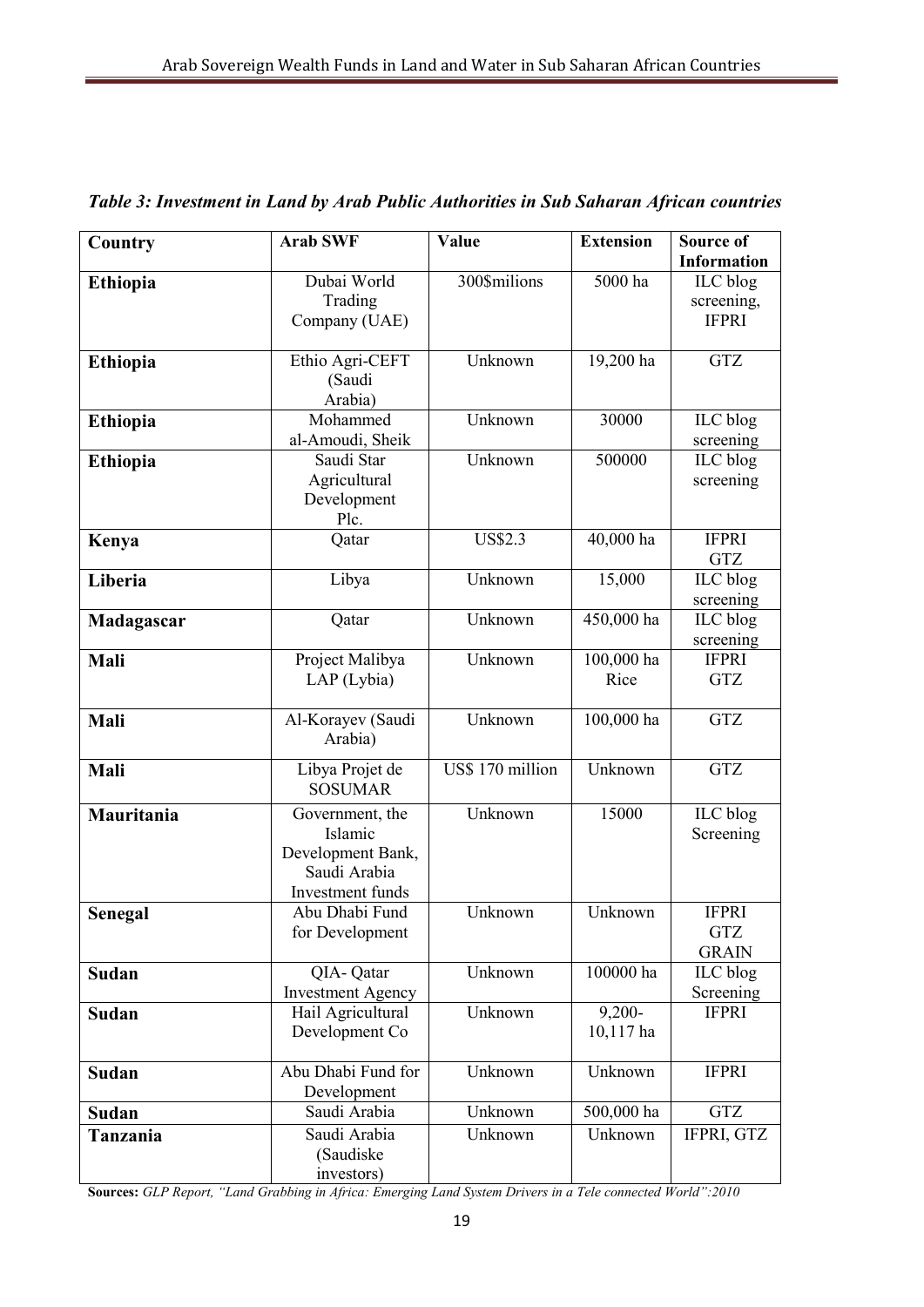Given the lack of transparency in this field especially from Sovereign Wealth Funds, till now no other direct investments by Arab SWFs in land have been planned but press inquests and declaration of intents show an increasing interest in land acquisitions in SSA countries. In order to better understand this phenomenon in its wideness the Table above reported from different sources a list of investments in land by Public Institutions and ruling elites. According to the elements presented above directions and countries receiving investments spreads the entire continent. Ethiopia, Mali and Sudan are at the centre of this process of investments but also other countries are emerging as target as Tanzania and Kenya. Saudi official investors are planning to invest in different projects in Sub Saharan African countries. Another important form of investment is the creation of join ventures between different international actors in order to invest in different African countries. For instance, The Abu Dhabi Investment Authority and the Swiss bank, UBS, started a joint venture in early to focus on infrastructure projects in Africa including agriculture. Moreover other forms of cooperation are those proposed by some official and public owned companies that interact with national or foreigner groups. An example is the Libyan Arab African Investment working with Libyan Arab Holding Company –GLAHCO- to make agricultural investments in Ghana. Sovereign Wealth Funds as other official public economic and financial institutions use to invest in coordination with host country authority or company in order to overpass internal law or to strength their investments. Project MalLibya can be considered an example of this kind of  $investment<sup>15</sup>$ .

As shown above different kinds of investments have been implemented in the last few years. In this paper just large amount of land and budget have been reported and analyzed below in order to study the large land acquisitions phenomenon. Moreover SWFs and other financial public institutions invest in other countries out of Sub Sahara Africa but the focus of the analysis is on the phenomenon in that continent where characteristics reported above seem to be particularly interesting for international investors. On the other hand, SWFs from other continents invest in land in SSA countries- see Daewoo plan to invest in Madagascar- and these are utilized in the following analysis implemented below.

In the next paragraph an econometric model is implemented in order to analyze the probability for African countries to receive investments in land given certain characteristics reported above and

<sup>&</sup>lt;sup>15</sup> "Land tenure and international investments in agriculture", The High Level Panel of Experts on Food Security and Nutrition, *HLPE* 2RE PORT Committee on World Food Security High Level Panel of Experts on Food Security and Nutrition Rome, 2011.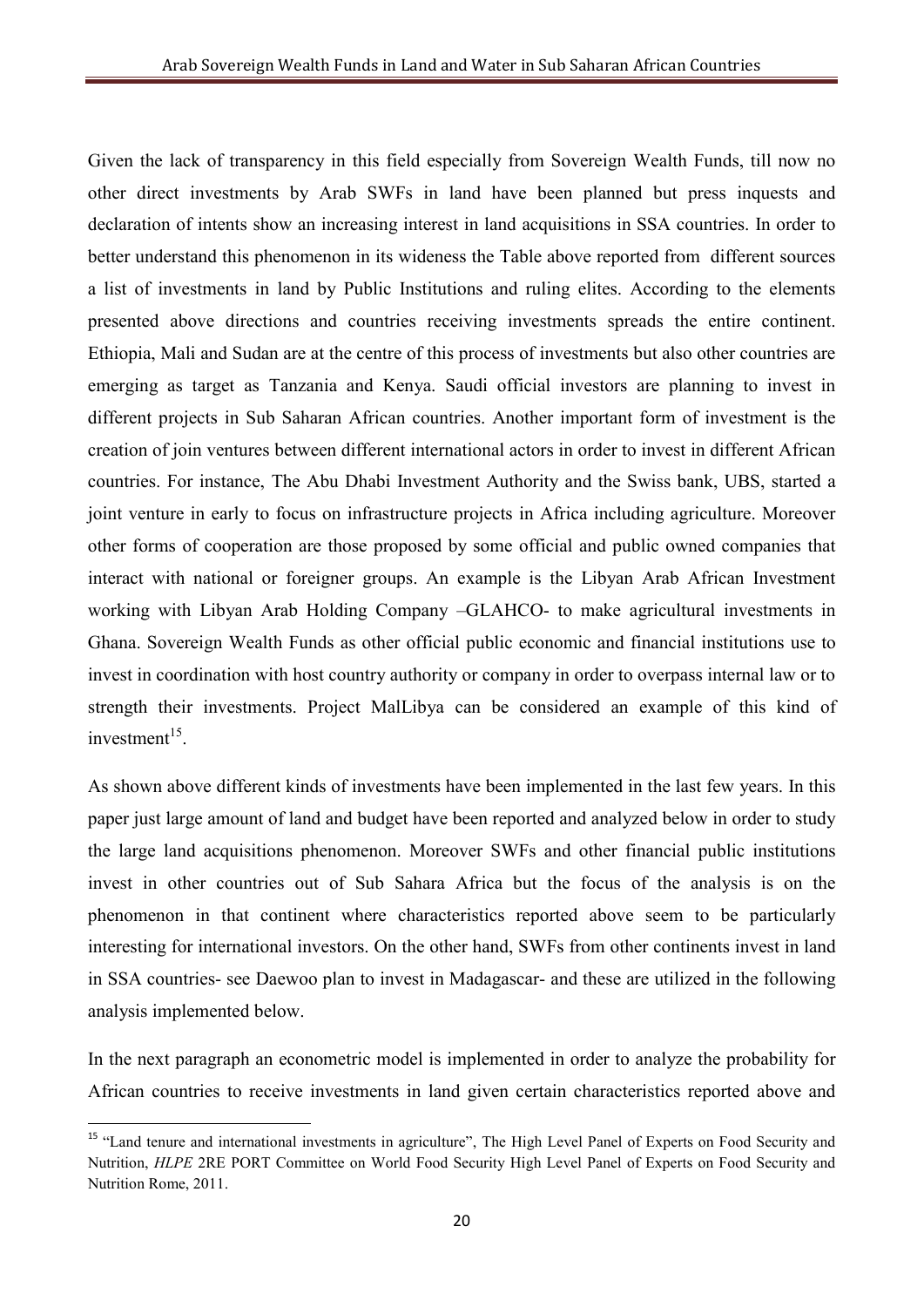other that will report in the next paragraph. Given results obtained by the model conclusions will be traced in the last paragraph.

#### **5. Econometric Model**

Different attempts have been made in order to analyze the behavior of international actors in investing in land acquisitions in Developing countries. Some models have been implemented in the last years. An example of this kind of model is that of Klaus Deininger where he analyzes the probability for developing countries to be invested by international acquisitions<sup>16</sup>. In implementing these model, shortages in available data especially for what concerns the total amounts of investments in land and water by Arab and international SWFs and other public financial institutions is clearly present. This first attempt represent a specific issue in the general framework of international trade and investment flow, but the aim of this model is to be implemented again when data will be available and analysis will be recorded and available. The model is a probability model- probit and logit- and will consider and implement data presented above and some others that are presented below. In the first part of the paragraph general and dataset description is introduced, while in the second part main results are reported and analyzed and, in the end, conclusions and some general recommendations are presented.

#### **5.1 Model and Dataset Description**

-

The implemented model is a simple probability model made in order to analyze the possible investments in land and water in SSA countries. The choice of the probability model is linked to direction of the analysis that aims to understand the causes of the investments' flow in Sub Saharan African countries from the receiving countries' point of view. Obviously, implementing a probability model impedes to analyze some important factors that enter in the decision choices of the investors but that, in our point of view and given the scarcity of data in this field, can be studied separately with different approaches and models. These important factors are the increase of international prices of main agricultural commodities in the 2007-2008 and the international crisis that invested OECD and global economies. These phenomenon and, more importantly, the increase in the Gross Domestic Products per capita in the most part of the Arab countries analyzed above, are some of the most important factors of the process of land acquisitions in Sub Saharan African countries. At the base of our analysis there is the attempt to study the behavior of the international investors and especially Arab Sovereign Wealth Funds in the Arab countries leaving fixed conditions in investing countries and in the international and financial markets.

 $16$  Deininger, Beverlee, "Rising Global Interest on Farmland: Can it Yield Sustainable and Equitable Benefits ", WB 2011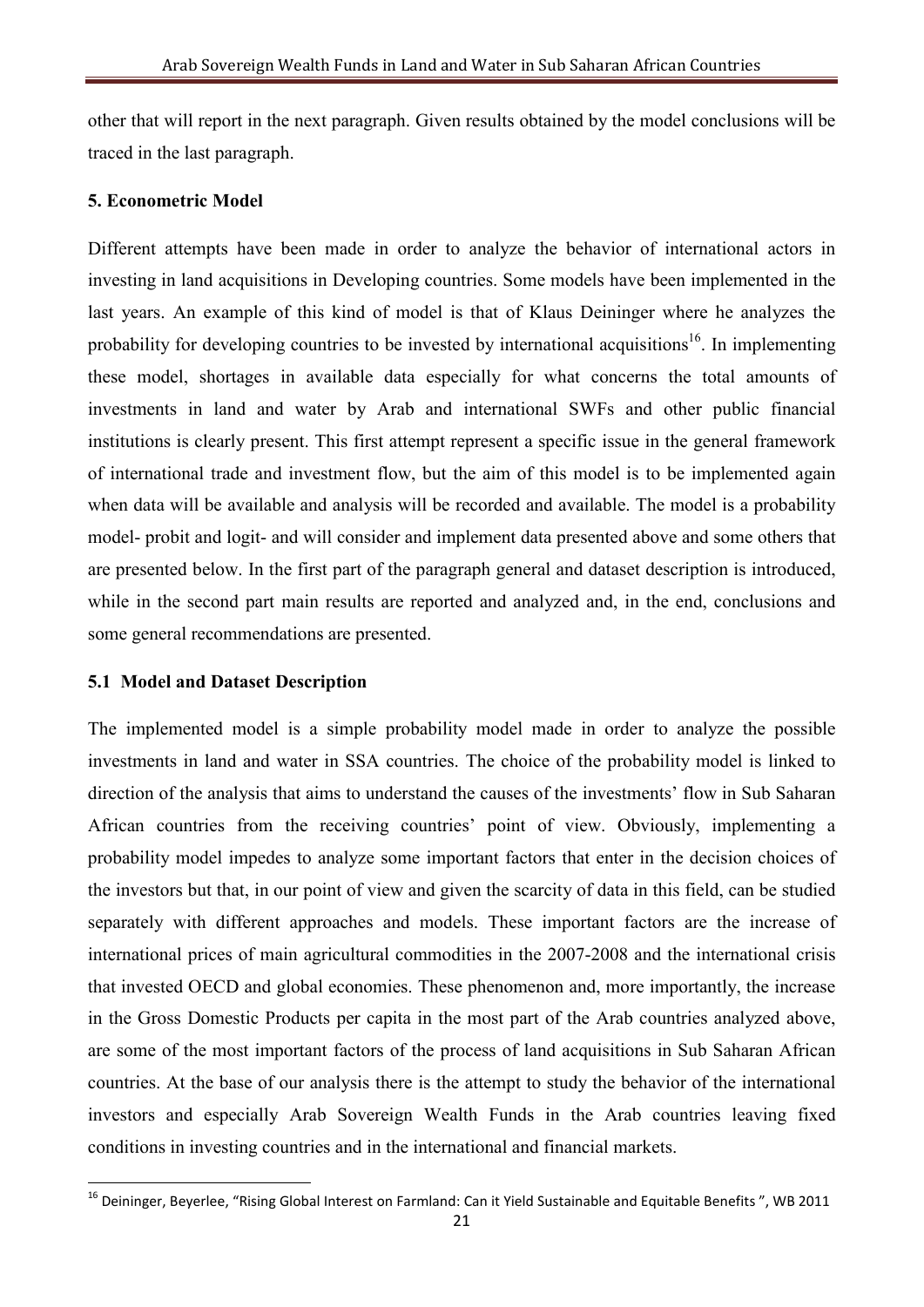As reported above, the countries analyzed are from the dependent variable those seven Arab countries owning at least a Sovereign Wealth Fund that is supposed to be a possible investor in land and water. These countries are GCCs and two North African countries as Algeria and Libya. On the other side, African countries analyzed are the main target of the land acquisition in the past years. They are a group of twenty nine countries that have been selected according to academic and press articles worldwide as those presented in the previous paragraph. These countries are all Sub Saharan African countries but some countries have not been selected because of their political situation- Somalia- or their small dimension in land availability and in general economic attractiveness.

Considering now the construction of the dataset, the selected variables are briefly introduced. The dependent variable utilized is the dummy variable related on the fact that at least one large acquisition in land has been implemented in the African country selected during the last ten years by Sovereign Wealth Fund or other financial public institutions. The definition of large investment in land means that the acquisition have to oversize 10, 000 hectares and the data for this variable construction are reported in Table 3. On the other hand, one of most important variable is the population growth in the selected African country recorded in 2008 and in particular the variable analyzed is the population growth in rural areas because of the relevance of rural population in our analysis. The second variable considered in the basic model is the man on land pressure measured as the hectares per person in 2008. Another variable that is considered as one of the key economic and social variable considered in the model is the percentage of gross domestic product in 2008. This variable is considered inversely correlated to the probability model because of the supposed fact that in a general economic framework for the African country characterized by growth is less likely to be invested by international investments in land; moreover, a rising economy can increase the likelihood that national companies or institutions invest in land and other resource acquisitions. On the other land, variables for agriculture and water availability are utilized. The first variable utilized in the basic model is the agricultural water withdrawal per year in 2008. This can be considered as the key variable for the water availability in SSA countries where water utilization is a focus variable and is expected to be significantly and positively related to the likelihood of receive investments by foreigner institutions. Another variable that introduced in the second part of the model implementation is the irrigation potential for each country in the last available year generally 2008 expressed in natural logarithms. This variable is a proxy for land and water in African countries and this should be positively correlated to the investment implemented by foreign investors. Many other variables can be utilized in this main issue for example those related to the water availability and main rivers basins. One of these that should be utilized in the model is the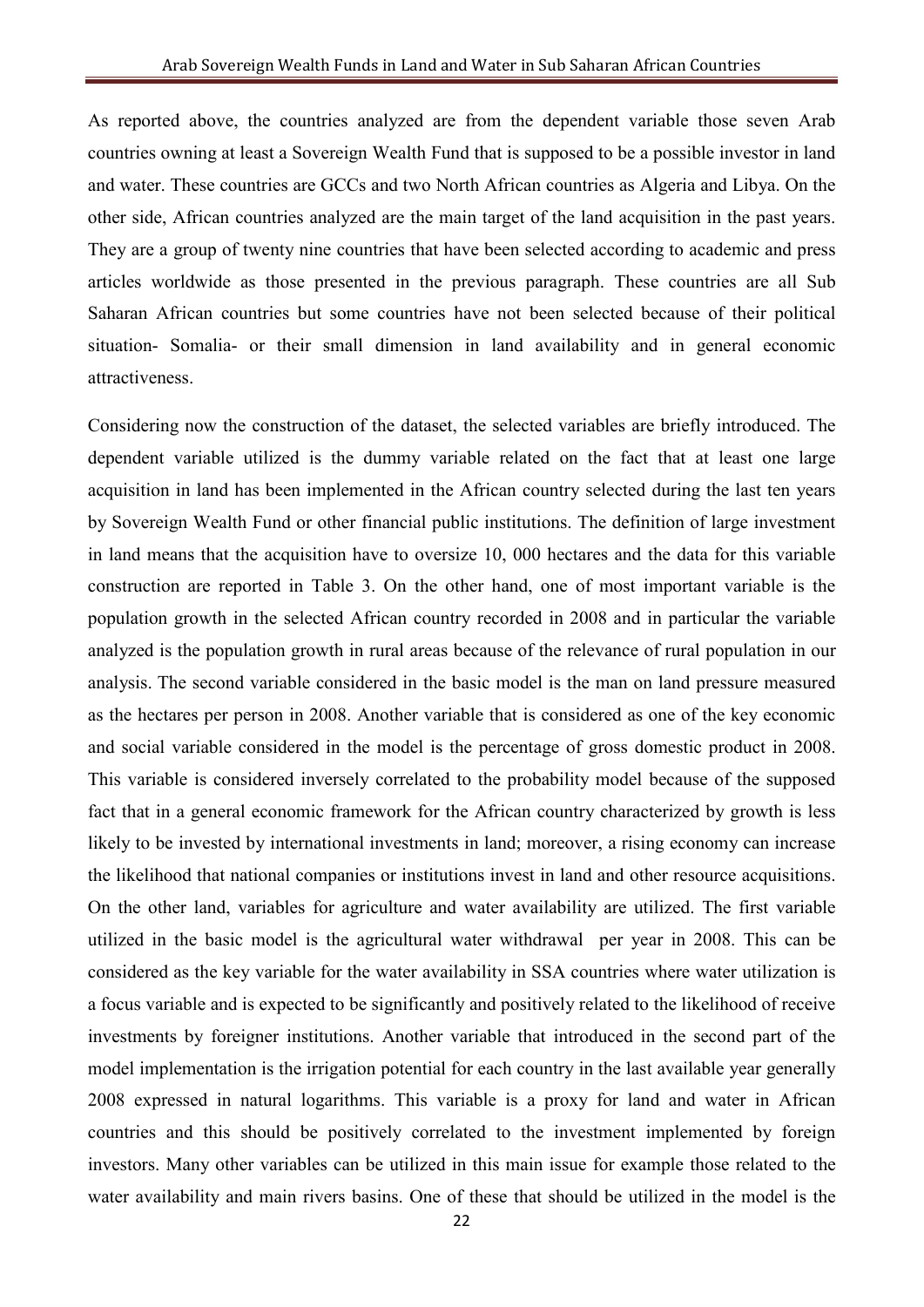yearly yield of cereals in the African country. This variable resumes technical, climatic and social characteristics of the agricultural systems in these countries. All the variables presented above for water and agriculture are supposed to be positively linked to the likelihood of receiving at least a large land acquisition by Sovereign Wealth Funds and other public financial institutions. The last variable utilized is a sort of proxy for 'institutions' and is taken from World Bank Business Report 2009 where different institutional and economic variables are presented and countries are ranked for these indices. The most relevant indicator for our aims is the enforceability of contracts- that is an index assuming variables from o to 10- by national authorities that are referents for this issue. This indicator is particularly striking for African countries and for these kinds of acquisitions as those analyzed in the analysis and in the model. This variable is supposed, for the kind of studied investment- both not transparent and linked to unclear and corruption practices- to be negatively related to the probability of being subject of investment by foreign investors. This can be explained by the fact that transparent and fair policymakers and economic and financial actors are not completely allowed to sell domestic land utilized by domestic peasants and farmers out of their consensus and laws. The model built below considers mostly of the presented variables and is estimated both as a probity and logit model.

The formula of the model is presented below:

## *(1) Investment = RuralPopulationgrowth GDPpercapitagrowth HectaresperPerson WaterAgricultureWithdraw*

Large part of the variables are taken from World Bank- World Development Indicators and FAO Aqua stat Dataset that provides data on water availability and data related to irrigation. Other data are taken from different international sources such as World Bank- Doing Business in African countries.

### **5.2 Main Results of Probability Model**

In the tables below only some estimations are reported but many others have been implemented. At the beginning a basic model is implemented and its results both in probit and in logit forms are presented.

According to the data presented in the table above it is possible to observe the factors driving investments from Arab Sovereign Wealth Funds and other public financial institutions towards Sub Saharan African countries.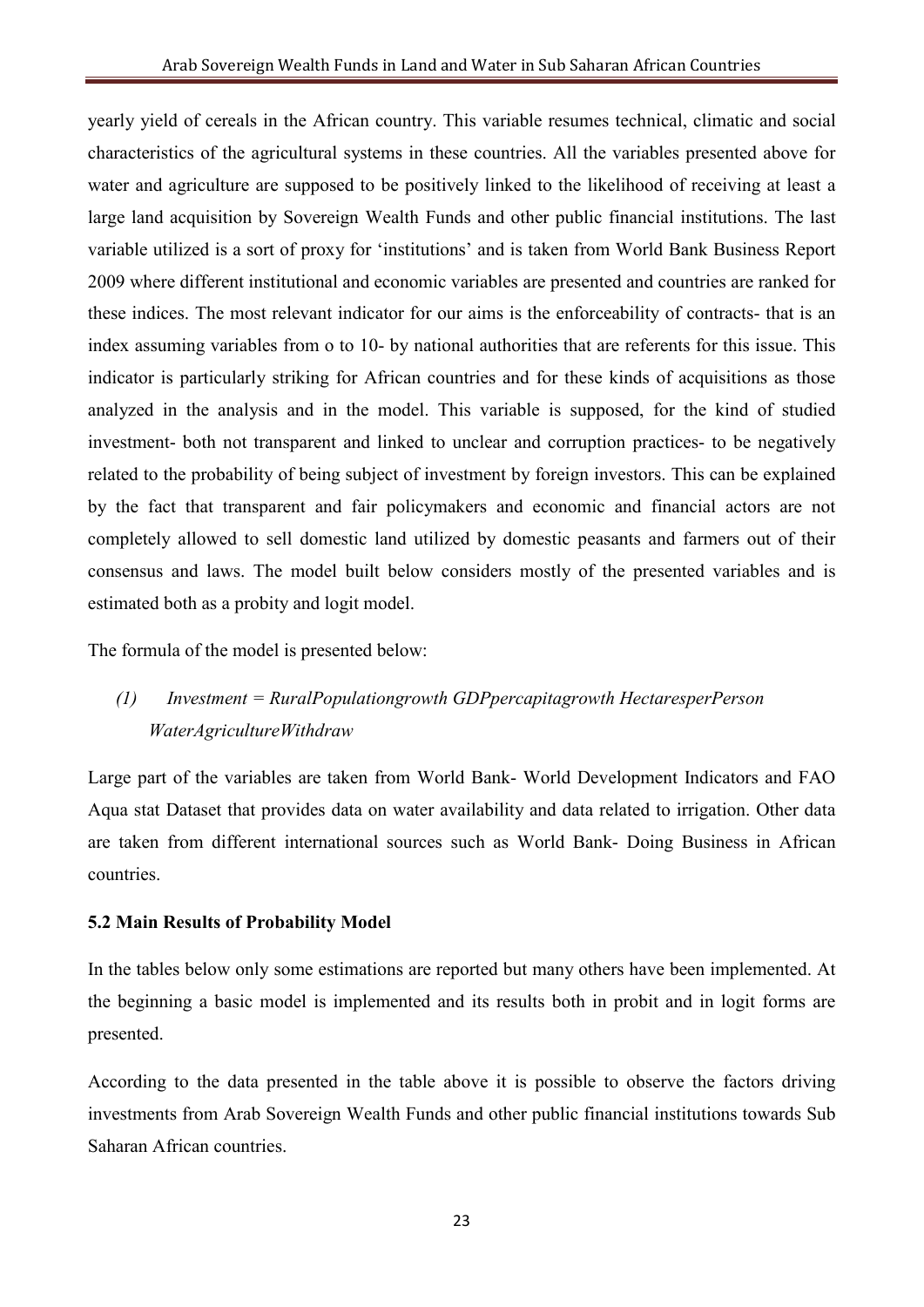In the table presented below the basic model is presented in its two forms- probit and logit- while in the following specifications only the results obtained in the probit form are presented. Looking at the results, it is possible to observe the value of coefficients of the different variables. All of them are significant at least at ten per cent but GDP growth. For what concerns the relevance of the model, both present high value of the pseudo R squared.

| <b>Independent Variable</b>    | <b>Probit Estimation</b> | <b>Logit Estimation</b> |
|--------------------------------|--------------------------|-------------------------|
| <b>GDP Growth</b>              | $-.1814$                 | $-.3017$                |
|                                | (.2031)                  | (.3491)                 |
| <b>Rural population Growth</b> | 1.5303                   | 2.5699                  |
|                                | $(.7719)**$              | $(1.3635)^*$            |
| <b>Hectares per Person</b>     | $-6.2557$                | $-10.30612$             |
|                                | $(2.9433)$ **            | $(5.11235)$ **          |
| Water Agriculture With.        | 1.0332                   | 1.78552                 |
|                                | $(.3996)***$             | $(.751493)**$           |
| Constant                       | $-7811$                  | $-0.7810$               |
|                                | (1.5221)                 | (1.5221)                |
| Pseudo R <sub>2</sub>          | 0.6113                   | 0.6066                  |

*Figure 4: Estimation Results utilizing Investments' Dummy for Arab Countries as Dependent Variable* 

Notes:  $* =$  significant at 10%;  $** =$  significant at 5%;  $** =$  significant at 1%; Standard Errors are reported in brackets.

All the variables present the expected signs. The first economic variable- GDP growth- even if not significant at ten per cent, is negatively related to the investment choices of Arab investors in land acquisitions in SSA. This can be explained by the inverse relationship between economic growth in the receiving country and foreign investments in land as explicated above. The second variable taken into consideration- rural population growth in rural areas- is positively related and significant at five per cent; this can be considered related to the fact that investments are positively related to population growth by different point of view depending on the kind of investments in land. The third variable is significant at five per cent and as expected is not positively related to investments by foreigners. This variable is particularly important showing that international and particularly Arab investments flow towards countries where there is a lower ratio of arable land per person and this seems easily explainable by the wider space for investment in land. The last variable analyzed is the most important. in our point of view, in order to explain the reasons that consider international investor in driving their attention. Water agricultural withdraw is significant at ten per cent. According to our point of view, water management and its exploitation in agricultural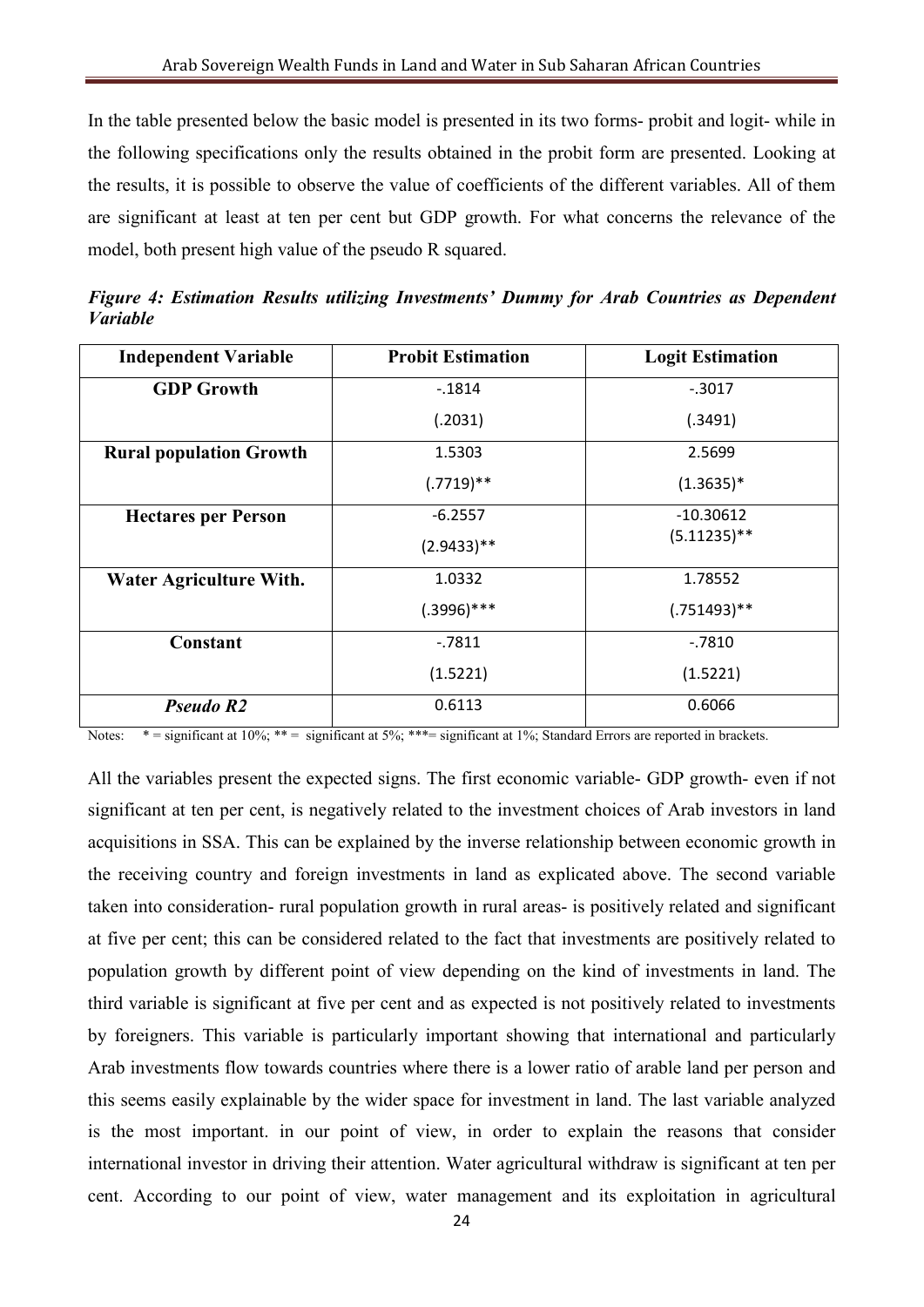activities is a focus point in the investment choices by financial institution especially from those coming from water scarce countries as GCC countries and other MENA analyzed. All in all, this model seem to answer to some of the questions at the base of the analysis but in the following part of the paragraph further specification of the model are presented.

| <b>Independent Variable</b>    | <b>Probit Estimation</b> | <b>Logit Estimation</b> |
|--------------------------------|--------------------------|-------------------------|
| <b>GDP</b> Growth              | $-2430$                  | $-0816$                 |
|                                | (.2461)                  | (.2291)                 |
| <b>Rural population Growth</b> | 2.0067                   | 2.1735                  |
|                                | $(1.1161)^*$             | $(1.3182)*$             |
| <b>Hectares per Person</b>     | $-6.8426$                | $-9.2986$               |
|                                | $(3.3463)$ **            | $(5.1016)^*$            |
| Ln Water Agriculture With.     | 1.0990                   | 1.4405                  |
|                                | $(.4712)**$              | $(.7212)**$             |
| <b>Ln Irrigation Potential</b> | .4664                    |                         |
|                                | (.5652)                  |                         |
| <b>Enforcing Contracts</b>     |                          | $-.8307$                |
|                                |                          | (.6559)                 |
| Constant                       | $-4.3256$                | 1.3961                  |
|                                | (4.7957)                 | (2.2872)                |
| Pseudo R <sub>2</sub>          | 0.6318                   | 0.6744                  |

*Figure 5: Estimation Results adding two variables for irrigation and institutions* 

Notes:  $* =$  significant at 10%;  $** =$  significant at 5%;  $*** =$  significant at 1%; Standard Errors are reported in brackets.

In this specifications two new variables are introduced in the model in its basic form. The first is the irrigation potential that result positively related to the investment choices by Arab public financial institutions even if it is necessary to observe that the variable is not significant at ten per cent. At the same time it is interesting to observe that this variable can be seen as a proxy for either water availability and productive land given intensive utilization of these resources traditionally observed in large agribusiness production. The second variable introduced is the enforcing contracts index recorded by World Business Report 2009 and as predicted in the previous paragraph is negatively related to the choice of investing in land. This seems to be linked to the main characteristics of this kind of investments where transparency in the acquisitions contracts and in the entire process of investments. It is moreover important to observe the non significance of the variable at least at ten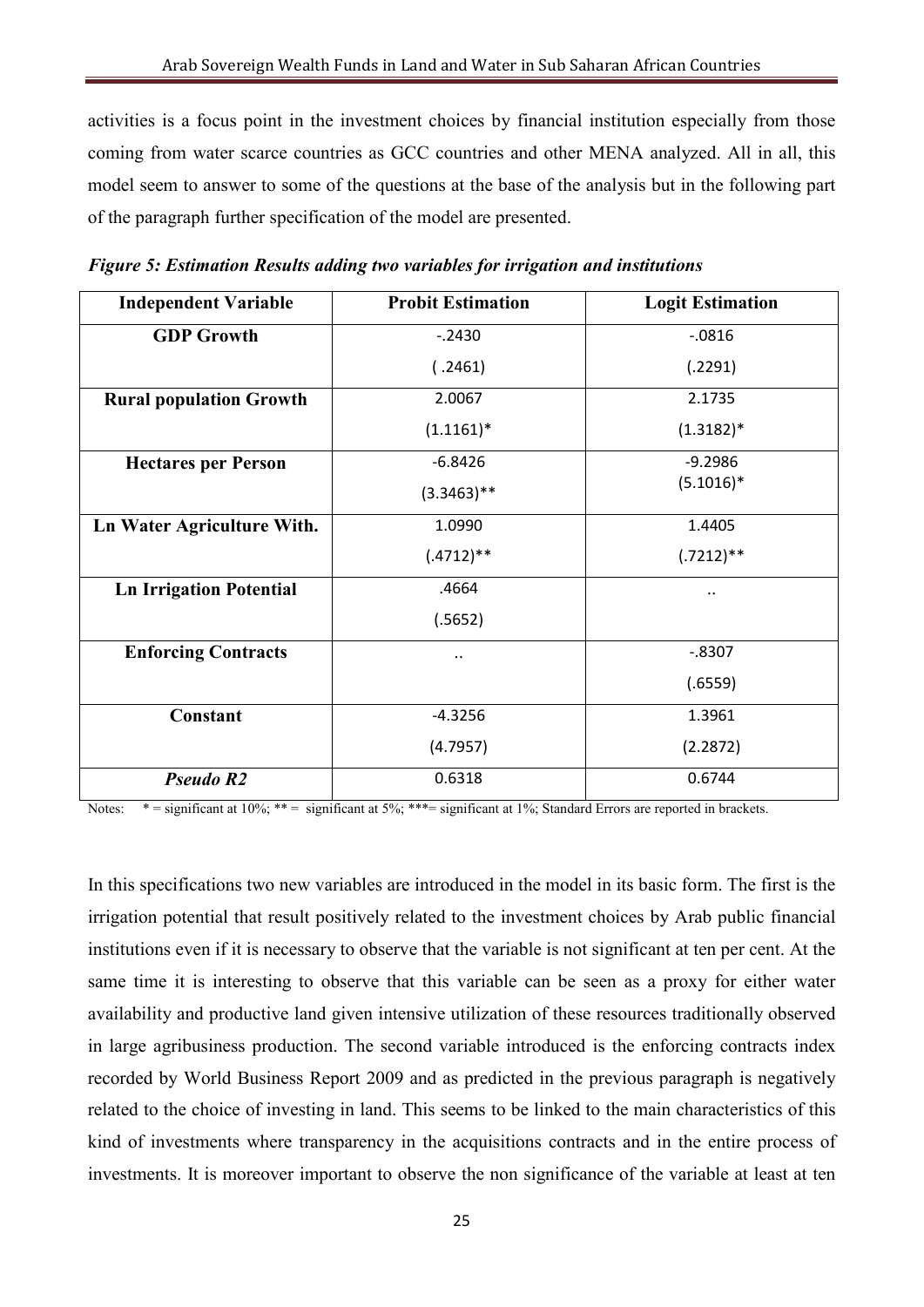per cent. This fact does not reduce the importance of the institutional issues in the process of investing especially in countries where this aspect is particularly striking in African countries where institutional weakness is represented by corruption and other bad practices. In the end, both this two variables even if not significant can be considered as two possible drivers of foreign investors.

#### **6. Conclusions**

International investments by Sovereign Wealth Funds worldwide during the last years acquire an important role in the international economic and financial debate. Another phenomenon that characterizes the last few years in the Developing World is the rising acquisitions process of land in Sub Saharan African countries. In the paper it is shown how in the last decade, with the increasing international oil prices, a series of rich oil countries in the Arab world established or increase the role of Sovereign Wealth Funds. Given the characteristics of the countries considered- Algeria, Libya and GCC countries- lacks of arable land and water resources, in the last part of the paper the analysis focuses on the African agricultural systems and especially on the availability of land and water in these countries in order to observe the possible investments by international investors in these sectors. Sub Saharan African countries present large shares of opportunities for international investments especially for those countries that lack in water and land availability. In the last part a probability model is implemented. Given the results reported in the model some important conclusions can be traced. According to the data, the water agriculture withdraw is an important driver of the phenomenon of investments in land in SSA countries. Other important variables are the economic growth in the receiving country and the available arable land per person are negatively related to the likelihood of receiving investments by Arab financial institutions as Sovereign Wealth Funds. Other important assumptions can be traced by the models implemented on the positive relationship between institutional weakness of the receiving countries and possibility to receive investments.

In the end, some problems emerge in implementing the analysis and model estimations. The main difficulties are related to the lack of data for certain issues analyzed but our attempts tried to overpass these barriers even if new efforts must be done in many directions in order to increase the availability of information either for Sovereign Wealth Funds in the Arab World either for Sub Saharan African countries.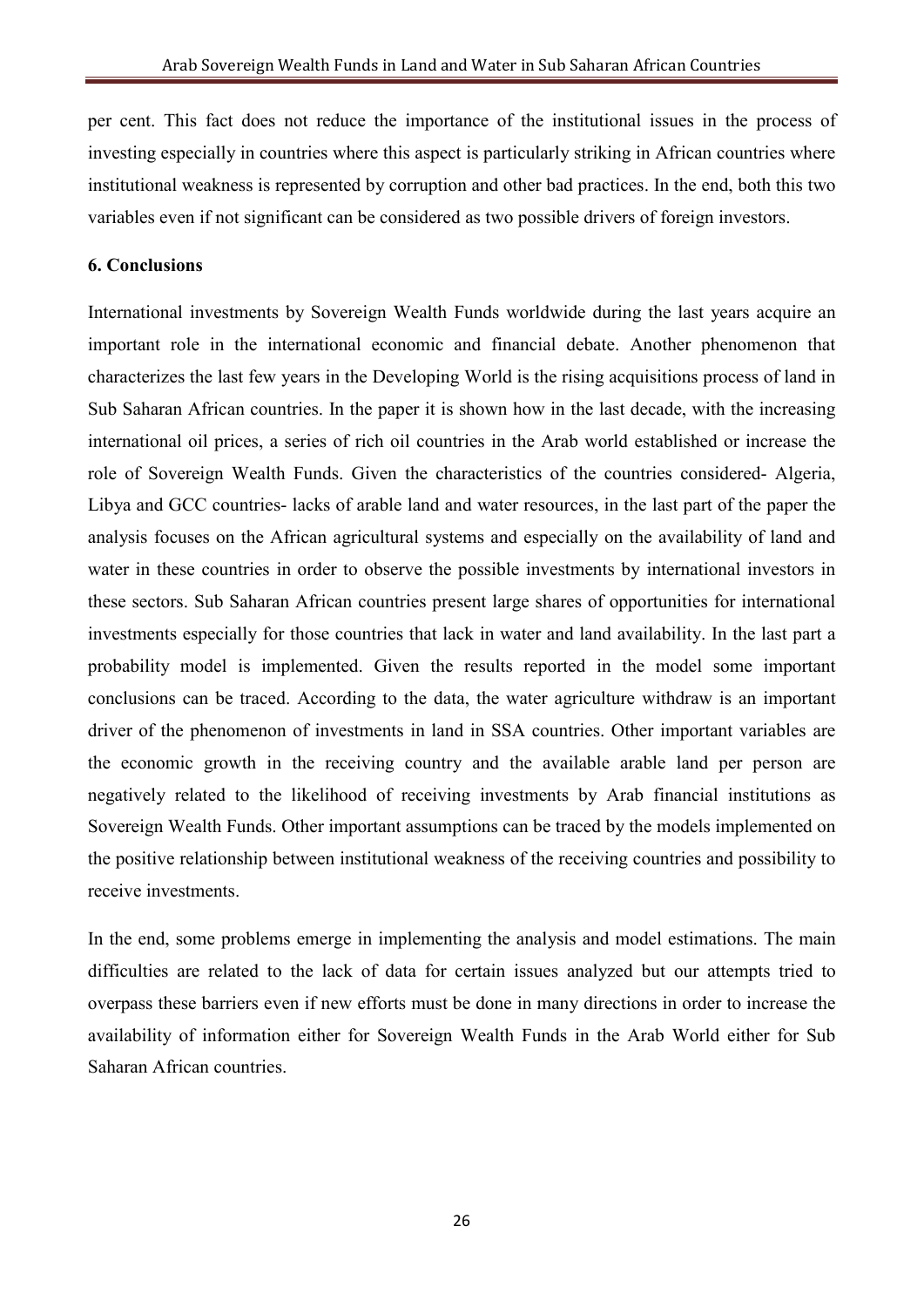#### **References**

*Woodhouse, A.S. Ganho, "Is Water the Hidden Agenda of Agricultural Land Acquisition in sub-Saharan Africa?* " P. "GCC Agriculture: Bridging the Food Gap", NCB Capital, March 2010.

*Cotula, "Land grab or development opportunity? Agricultural investment and international land deals in Africa"* 

*Vermeulen, Leonard and J. Keeley, FAO, IFAD, 2009* 

*Deutch Bank "Sovereign Wealth Funds- State Investment on the Rise", 2007* 

*Truman, "Four Myths about Sovereign Wealth Funds", 2008* 

*S. Behrent, "When Money Talks: Arab Sovereign Wealth Funds in Global Pub Policy Discourse", CAR/IGIE, 2008.* 

*"The State of the World's Land and Water Resources for Food and Agriculture" (SOLAW), FAO, 2011* 

*/CB Capital, GCC Agriculture: Bridging the Food Gap", March 2010* 

*"Land tenure and international investments in agriculture", The High Level Panel of Experts on Food Security and /utrition, HLPE 2RE PORT Committee on World Food Security High Level Panel of Experts on Food Security and Nutrition Rome, 2011* 

*"Sovereign Wealth Funds- State Investment on the Rise", Deutch Bank, 2007* 

*"International Monetary Fund (2007). Global Financial Stability Report – Market Developments and Issues." Washington, April 2007.* 

*Truman, "Four Myths about Sovereign Wealth Funds", 2008* 

*Truman, "Sovereign Wealth Funds: The /eed for Greater Trasparency and Accountability", 2007* 

*Truman,"A Blueprint for Sovereign Wealth Fund Best Praticizes", 2007* 

*Carrol, Jeanne, "A Tractable Model of Precautionary Reserves, Net Foreign Assets or Sovereign Wealth Funds",2009* 

*Beck, Fidora, " The impact of Sovereign Wealth Funds on Global Financial Markets" , 2008.*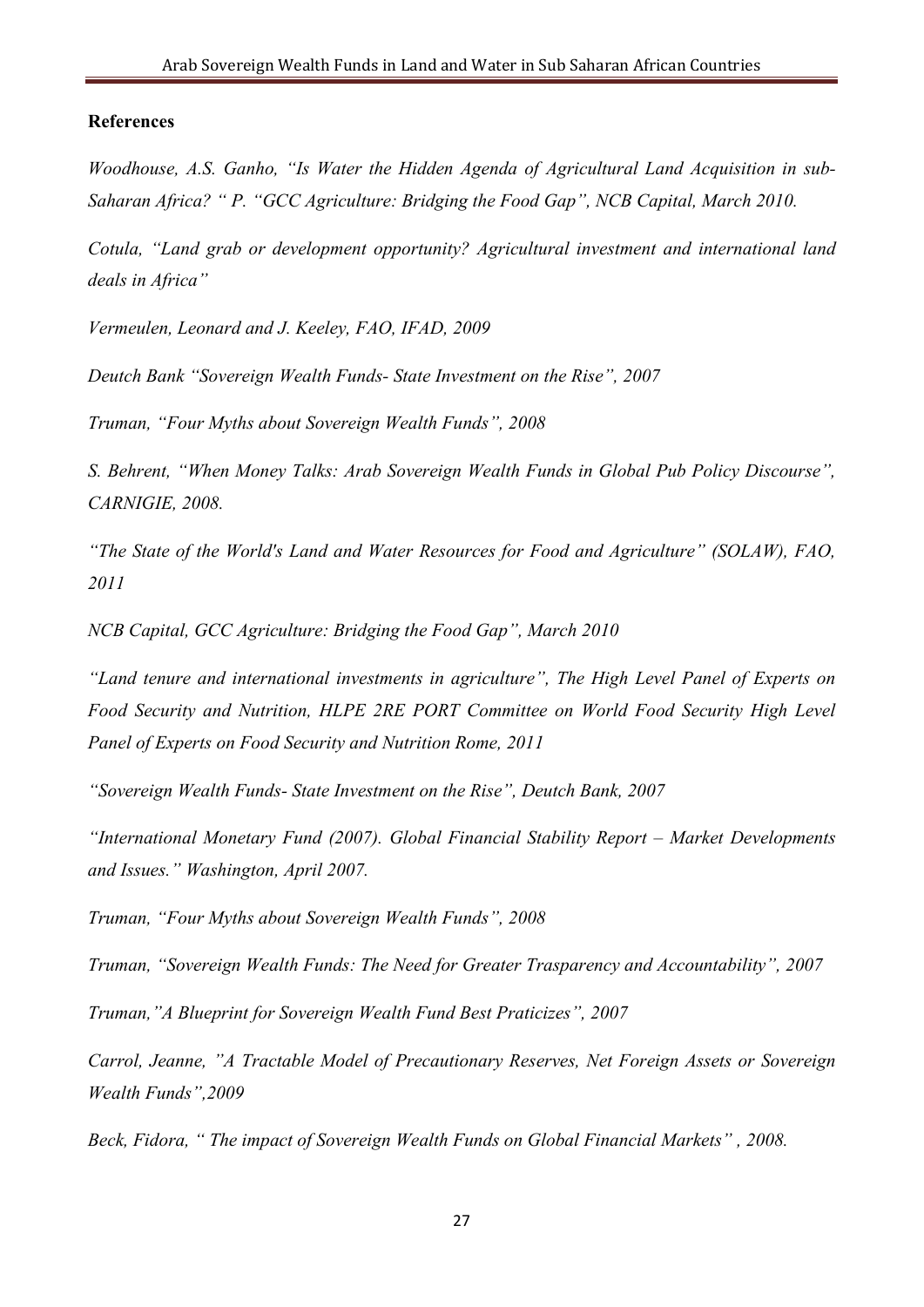*Behrent, "When Money Talks: Arab Sovereign Wealth Funds in Global Pub Policy Discourse", CAR/IGIE, 2008* 

*Behrendt, Kodmani, "Managing Arab Sovereign Wealth in Turbulent Times and Beyond", CAR/IGIE, 2009.* 

*Cotula, Vermeulen, R. Leonard and H. Keeley. 2009. Land Grab or Development Opportunity? Agricultural Investment and International Land Deals in Africa. Rome/London: Food and*  Agriculture Organization of the UN (FAO), International Fund for Agricultural Development *(IFAD), and International Institute for Environment and Development (IIED).* 

*Cotula L., 2010, Investments contracts and sustainable development, International Institute for Environment and Development, London* 

*Deininger, Byerlee, "Rising Global Interest in Farmland. Can It Yield Sustainable and Equitable Benefits?" Washington DC: World Bank. 2011.* 

*GTZ "Foreign Direct Investment (FDI) in Land in Developing Countries". Eschborn: Deutsche Gesellschaft für Technische Zusammenarbeit GTZ, 2009.* 

*The Oakland Institute. "Understanding Land Investment Deals in Africa" available at http://media.oaklandinstitute.org/land-deals-africa 2011* 

*World Bank 2007 Investment in Agricultural Water for Poverty Reduction and Economic Growth in Sub-Saharan Africa, http://siteresources.worldbank.org/RPDLPROGRAM/Resources/459596- 1170984095733/synthesisreport.pdf*, 2008

*J. Zilinsky, "Understanding sovereign wealth funds", 2008* 

*D. Hallam, "International Investments In Agricultural Production", FAO, 2009* 

*Cuffaro, Hallam, ""Land Grabbing" in Developing Countries: Foreign Investors, Regulation and Codes of Conduct", FAO, 2011.* 

*GLP Report, "Land Grabbing in Africa: Emerging Land System Drivers in a Tele connected World":2010*